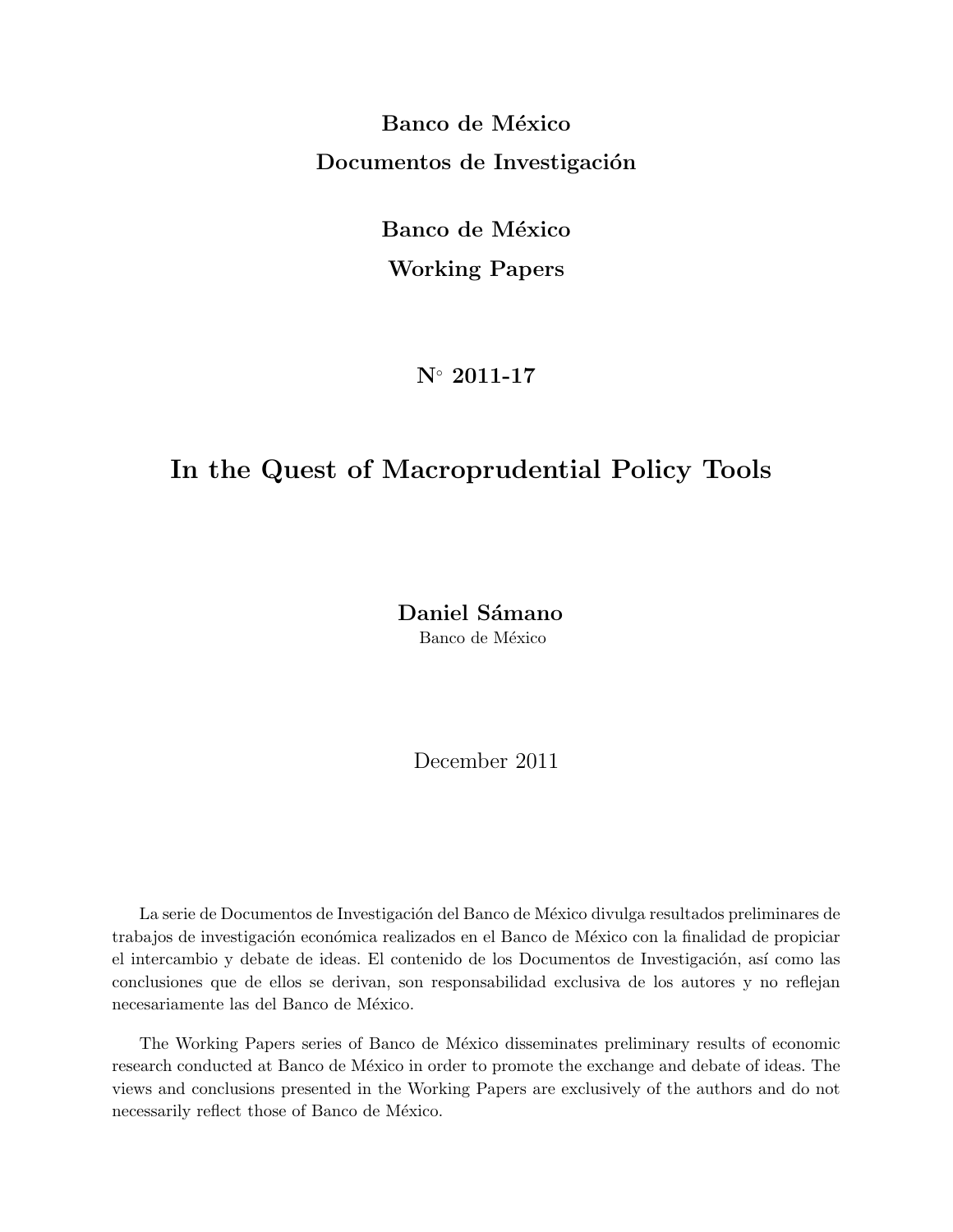**Documento de Investigación Working Paper** 2011-17 2011-17

# **In the Quest of Macroprudential Policy Tools**\*

Daniel Sámano<sup>†</sup>

Banco de México

**Abstract**: The global financial crisis of late 2008 could not have provided more convincing evidence that price stability is not a sufficient condition for financial stability. In order to attain both, central banks must develop macroprudential instruments in order to prevent the occurrence of systemic risk episodes. For this reason testing the effectiveness of different macroprudential tools and their interaction with monetary policy is crucial. In this paper we explore whether two policy instruments, namely, a capital adequacy ratio rule in combination with a Taylor rule may provide a better macroeconomic outcome than a Taylor rule alone. We conduct our analysis by appending a macroeconometric financial block to an otherwise standard semistructural small open economy neokeynesian model for policy analysis estimated for the Mexican economy. Our results show that with the inclusion of the second instrument, the central bank may obtain substantial gains. Specifically, the central authority can isolate financial shocks and dampen their effects over macroeconomic variables. **Keywords**: Macroprudential policy, monetary policy, capital requirements.

**JEL Classification**: E44, E52, E61.

**Resumen**: La crisis financiera global a finales de 2008 no pudo haber proporcionado evidencia mas contundente de que la estabilidad de precios no es una condición suficiente para la estabilidad financiera. Con el fin de lograr ambas, los bancos centrales deben desarrollar instrumentos macroprudenciales para prevenir el acontecimiento de episodios de riesgo sistémico. Por esta razón es crucial probar la efectividad de las diferentes herramientas macroprudenciales y su interacción con la política monetaria. En este artículo exploramos si dos instrumentos de política, específicamente, una regla sobre los requerimientos de capital de la banca en combinación con una regla de Taylor, conllevan a un mejor desempeño macroeconómico que una regla de Taylor sola. Para llevar a cabo nuestro análisis, se añade un bloque financiero macroeconométrico a un modelo neokeynesiano semiestructural estándar para una economía pequeña y abierta estimado para la economía mexicana. Nuestros resultados muestran que con la inclusión de un segundo instrumento, el banco central puede obtener ganancias significativas. Específicamente, la autoridad central puede aislar choques financieros y reducir sus efectos sobre las variables macroeconómicas.

**Palabras Clave**: Política macroprudencial, política monetaria, requerimientos de capital.

<sup>&</sup>lt;sup>\*</sup>I thank Viral V. Acharya, Ana María Aguilar, Piergiorgio Alessandri, Jesús Castañeda, Steve Cecchetti, Ben Cohen, Gabriel Cuadra, Miguel Díaz, Santiago García-Verdú, Charles Goodhart, Philipp Hartmann, Fabrizio López-Gallo, Carlos Montoro, Eduardo Morales, Ramón Moreno, Simon Potter, Andrew Powell, Jorge Quintana, Gonzalo Rangel, Jéssica Roldán, Alberto Torres, Eduardo Vera and participants of the Financial Stability Seminar at the CCBS of the Bank of England, the 2011 Macroeconomic Assessment Group Meeting at Basel, the I Meeting on Financial Stability at Mexico City, the 2011 LACEA-LAMES at Santiago de Chile and the XVI Meeting of the CEMLA Central Bank Researchers Network for useful comments. All errors and omissions are mine.

<sup>&</sup>lt;sup>†</sup> Dirección General de Investigación Económica. Email: dsamano@banxico.org.mx.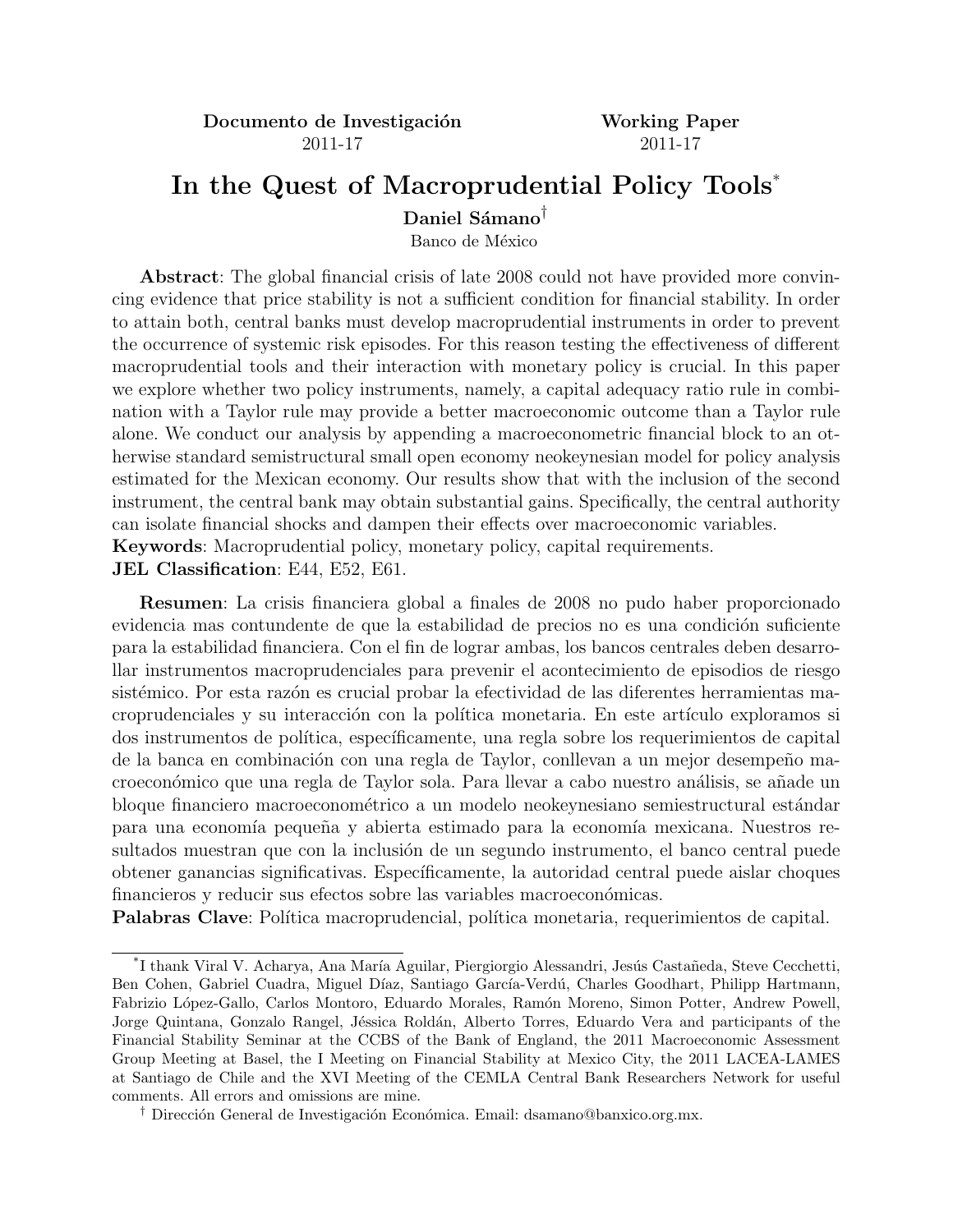...the experience of financial crisis, panic in September 2008 to March 2009, and nearly widespread collapse, has been so unnerving and shaking that there is likely to be far-reaching changes to the operation and regulation/supervision of the financial system in general, and to the role and functions of the Central Bank in particular... [Charles A.E. Goodhart,  $H$ ne Changing Role of Central Banks", 2010]

### 1 Introduction

The global financial crisis of late 2008 could not have provided more convincing evidence that price stability is not a sufficient condition for financial stability. In order to avoid the collapse of the financial system central banks around the globe instrumented exceptional policies, some of them with long lasting effects and lessons.<sup>[1](#page-2-0)</sup> In these circumstances, central banks started a quest to redefine themselves in an environment in which price and financial stability must be pursued.

In this context, financial sector and banking regulatory bodies at domestic and international level strengthened regulatory standards aimed at making the financial sector more resilient. An example of this type of strengthening is Basel III whose main features are described in [Caruana](#page-26-0) [\(2010\)](#page-26-0). Despite this effort, the challenge of designing a richer array of policy tools to be implemented by financial authorities for macroprudential purposes still remains. As [Galati and Moessner](#page-27-0) [\(2011\)](#page-27-0) points out, this process mostly involves testing the effectiveness of macroprudential tools and exploring their coordination with monetary policy.

This topic is of great importance to central banks for many reasons. As [Baily et al.](#page-26-1) [\(2010\)](#page-26-1) argues, the central bank is a natural choice as a systemic regulator based on four reasons: 1) given his daily trading relationship with market participants it is well placed to monitor problems in the financial system, 2) the objective of macroeconomic stability fits together with ensuring the stability of the Önancial system, 3) central banks are among the most independent government agencies, and 4) central banks are lenders of last resort. Thus, following the above article, in the present paper we assume that rules, including those to preserve financial stability, are set by the central bank.[2](#page-2-1)

<span id="page-2-0"></span><sup>1</sup>See [Borio and Disyatat](#page-26-2) [\(2010\)](#page-26-2) for an excellent review of unconventional measures implemented by several central banks during the crisis.

<span id="page-2-1"></span><sup>&</sup>lt;sup>2</sup>[Cecchetti et al.](#page-26-3) [\(2009\)](#page-26-3) and [Angelini et al.](#page-26-4) [\(2010\)](#page-26-4) argue that coordination between monetary and macroprudential policies achieves better results. We get around coordination problems in this paper by assuming that both policies are implemented by the central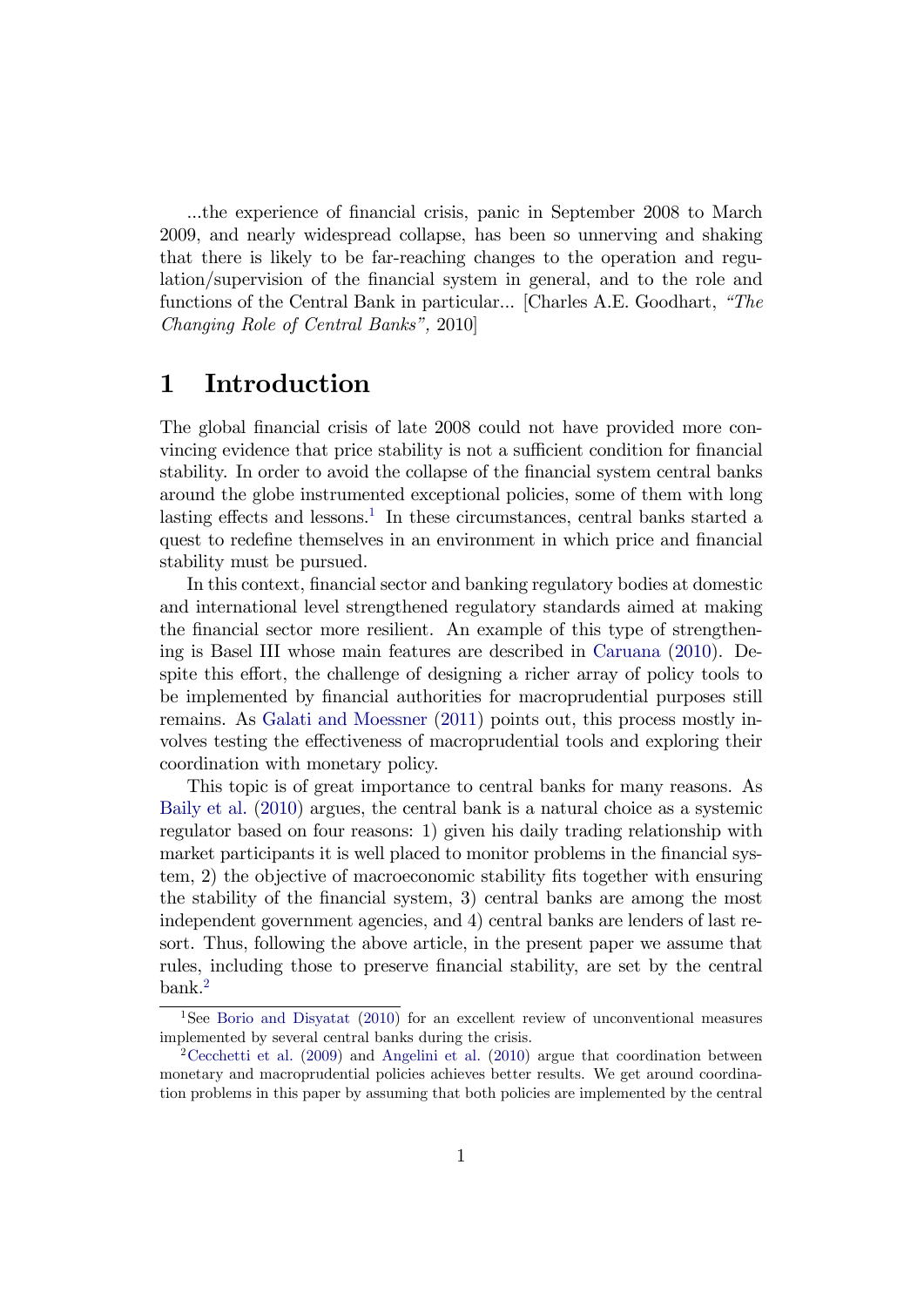The purpose of this paper is to explore whether two policy instruments, namely, a capital adequacy ratio rule ("CAR rule" from here on) in combination with a conventional Taylor rule, may provide a better outcome than a Taylor rule alone from a macroeconomic point of view. In other words, the scope of this paper is to shed some light on the advantages and drawbacks of adding a CAR rule to the traditional monetary policy instrument. Nevertheless, given Basel requirements for capital to asset ratios, we should think of a CAR rule as an instrument for setting "buffers" of capital requirements that banks within a jurisdiction must comply with over time. That is, in this paper we assume that at all times, regardless of the adjustments that Önancial authorities make to capital requirements, these exhibit levels above those required by Basel.

Given the lack of a "canonical model" to study the connection between Önancial and real variables, while the profession works on the microfoundations of real and financial linkages, $3$  for the moment we take a shortcut and append a macroeconometric financial block to an otherwise standard semistructural small open economy neokeynesian model ("core" model) for policy analysis.[4](#page-3-1)

The macroeconometric financial block is essentially a set of "reduced" form" equations that allows us to bring into the analysis lending spreads, delinquency indexes and credit volumes (all these variables by sector: non-Önancial corporations, consumption and mortgages) to make them interact with the core model.<sup>[5](#page-3-2)</sup> Following part of the work done by [Macroeconomic-](#page-27-1)[Assessment-Group](#page-27-1) [\(2010a\)](#page-27-1), it is assumed that the channel through which the financial block impacts the core model is the effect of lending spreads on the output gap. $6$  Specifically, an increase in the lending spreads slows down economic activity. This may be so since higher lending spreads tend

bank. An alternative assumption could be that the regulatory agency and the central bank act in a coordinated way.

<span id="page-3-0"></span><sup>&</sup>lt;sup>3</sup>Several efforts in this line are [Curdia and Woodford](#page-27-3)  $(2010a)$ , Curdia and Woodford [\(2010b\)](#page-27-3), [Gertler and Karadi](#page-27-4) [\(2009\)](#page-27-4), [Gertler and Kiyotaki](#page-27-5) [\(2010\)](#page-27-5), [Dib](#page-27-6) [\(2010\)](#page-27-6) and [Meh](#page-27-7) [and Moran](#page-27-7) [\(2010\)](#page-27-7).

<span id="page-3-1"></span><sup>4</sup>Among the features of this small open economy neokeynesian model is the fact that some of the structural equations are of hybrid type, that is, with backward and forward looking elements and agents are assumed to have rational expectations.

<span id="page-3-2"></span><sup>&</sup>lt;sup>5</sup>See [Barrell and Gottschalk](#page-26-5) [\(2006\)](#page-26-5) for a macroeconometric block which also contains some financial variables.

<span id="page-3-3"></span> $6$ Notice that alternatively, the effect from the financial sector as represented by the Önancial block to the core model could have been through credit volumes or lending stardards. Nevertheless, preeliminary evidence for the case of Mexico presented in [Banxico](#page-26-6) [\(2010\)](#page-26-6) points out that credit volume does not Granger cause the output gap. For the case of Mexico, lending standards are available for a very short period of time. Hence, statistical inference is highly unprecise.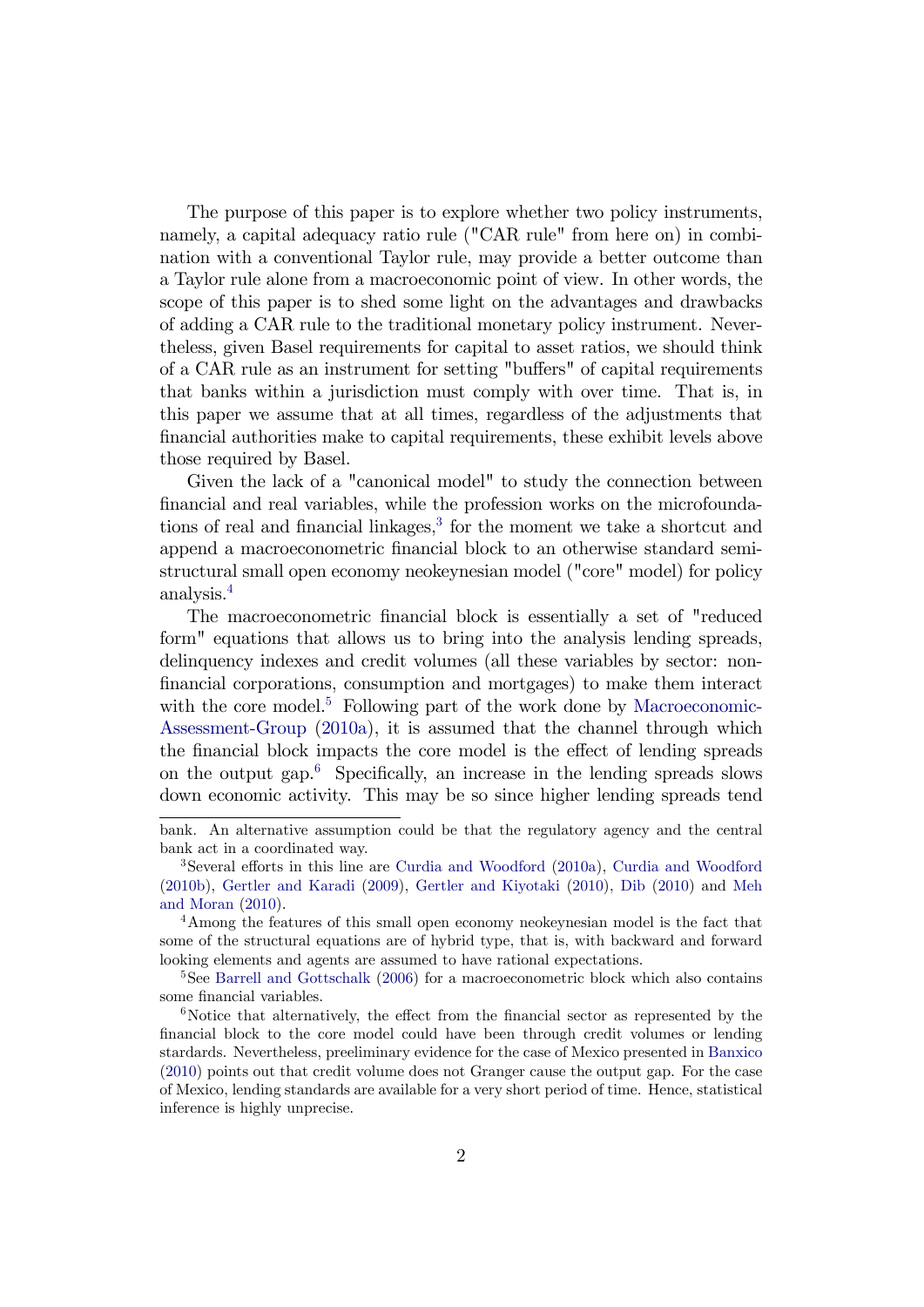to reduce spending by households and entreprises, reducing aggregate consumption and investment mainly in the short run. However, unlike in most of the models used in the previous study, we allow for feedback effects from the core model to the Önancial sector and the other way around as the core model and the financial block are integrated in this work.<sup>[7](#page-4-0)</sup> In other words, shocks that hit variables in the financial block end up having an effect on the core model, which in turn feedback on financial variables and so on. The same is true for a shock that hits a variable in the core model. Given that we model equations with banking sector wide variables, this work attempts to contribute towards addressing the time-series dimension of financial stability rather than the cross-sectional dimension.<sup>[8](#page-4-1)</sup>

This approach makes it possible to analyze the interaction of different policy instruments. In particular, we evaluate the performance of Taylor rules and CAR rules from a macroeconomic perspective. Our results show that with the inclusion of the second policy instrument the central bank can obtain substantial gains. Specifically, inflation and output volatility are greatly reduced without putting too much stress on the Önancial sector (measured by its variance). This is best achieved when macroprudential responses to financial sector distress do not offset traditional monetary policy at the macroeconomic level. In other words, an appropriate macroprudential policy tool should reinforce the stabilizing effect of monetary policy over output and inflation by isolating macroeconomic variables from financial sector shocks.

At this point it is useful to review some of the work in the literature close to the present one. An article which falls within this line is [Angeloni](#page-26-7) [and Faia](#page-26-7)  $(2009)$ . They find that a restrictive monetary policy leads to an increase in banks' capital ratio. This happens because a rise in the interest rate (which is paid on households' deposits) increases the probability of a

<span id="page-4-0"></span><sup>7</sup>To the best of our knowledge, no stress test model that is capable of analyzing variables across banks is capable of feeding back the effects of the financial system to the macroeconomy. These models, although very rich in the processes that occur across banks, do not yet capture effects from the financial system to the macroeconomy. A state-of-the-art model in this category is the RAMSI model developed at the Bank of England (see [Aikman](#page-26-8) [et al.](#page-26-8) [\(2009\)](#page-26-8)).

<span id="page-4-1"></span><sup>8</sup>See [Galati and Moessner](#page-27-0) [\(2011\)](#page-27-0) for this important distinction in the literature of macroprudential policy tools.

<span id="page-4-2"></span><sup>&</sup>lt;sup>9</sup>Their article incorporates banks into a standard DSGE model to study their role in the transmission of shocks and determine what policy rules are optimal if a central bank wishes to consider financial stability as well as macroeconomic stability. This allows them to conduct some experiments of interest. One of them is to analyze the effect of an interest rate shock on banks' endogenous capital structure. Banks are modeled as intermediaries between entrepreneurs and households and bank capitalists which interact in a perfectly competitive financial market; this makes them vulnerable to runs.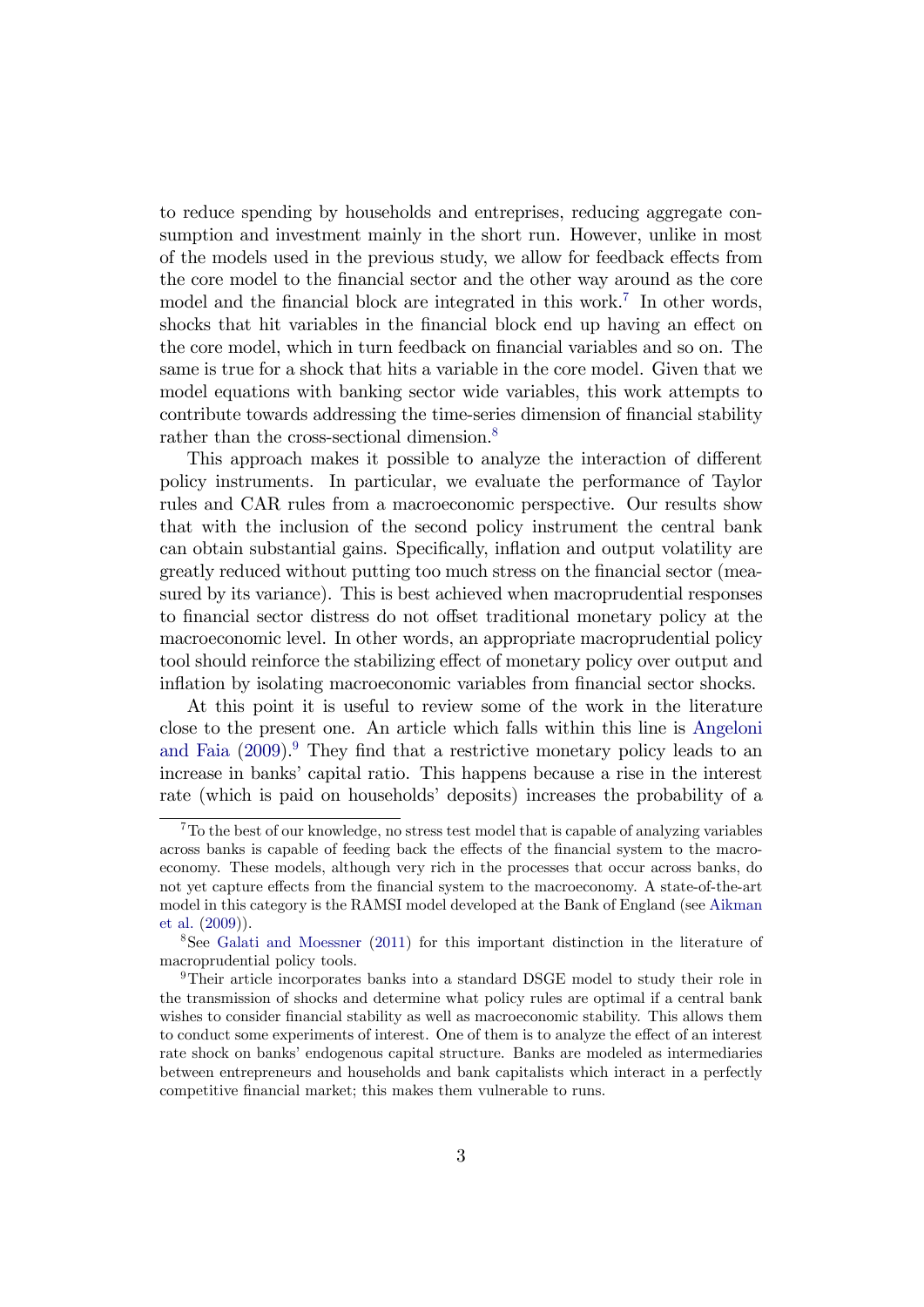run on the banks, given the independent return on entrepreneurs' investment projects. Banks find it optimal to offset this risk by increasing their capital ratio. Furthermore, they determine whether it is optimal to set a pro-cyclical, counter-cyclical or Öxed capital regime if the central authority wishes to use banks' capital ratio as a policy instrument. Therefore, they contrast three different regimes in which two policy instruments interact. In all cases, the capital ratio only responds to deviations of the output from its steady state value. They Önd that counter-cyclical rules dampen the business cycles whereas pro-cyclical regimes accentuate shocks. Banking sector risk is more stable under the Öxed capital regime.

A similar study is conducted by [Covas and Fujita](#page-26-9) [\(2009\)](#page-26-9) which contrasts pro-cyclical and counter-cyclical regulations in capital requirements in a general equilibrium framework where banks participate in the economy as financial intermediaries between households and investment projects. Central to their model is the role of credit in satisfying entrepreneurs' liquidity needs. The key phenomenon concerning business cycle dynamics in their framework is that a productivity shock will be either amplified or dampened depending on the capital requirements regime. This is so because capital requirements directly influence loans and entrepreneurs' liquidity dependence, thus affecting investment. They find that output volatility is almost  $26\%$  higher under pro-cyclical regulation compared to an anti-cyclical case.

Other studies related to ours would be [Angelini et al.](#page-26-4) [\(2010\)](#page-26-4) and [Beau](#page-26-10) [et al.](#page-26-10)  $(2011)$ . Both use general equilibrium models to explore different forms of macroprudential policies. They both Önd that introducing a new policy rule in coordination with the usual monetary policy rule helps in reducing the variance of output and inflation. Moreover, [Angelini et al.](#page-26-4) [\(2010\)](#page-26-4) finds that the macroprudential tool becomes particularly important in the presence of financial or sector specific shocks (for instance, to the housing market). In line with our results, [Beau et al.](#page-26-10)  $(2011)$  finds that the second policy instrument works by shielding macroeconomic variables from financial sector shocks. In contrast with our work, the two previous studies use the loan to value ratio as their additional policy instrument.

Although our results contribute to the debate on the design of macroprudential instruments and their macroeconomic assessment it is important to remark that further research is crucial to develop a fully microfounded workhorse model to analyze the type of issues addressed in this paper.

The rest of the article is organized as follows. Section 2 presents the model, section 3 presents the data used, section 4 shows some illustrative policy experiments and section 5 concludes.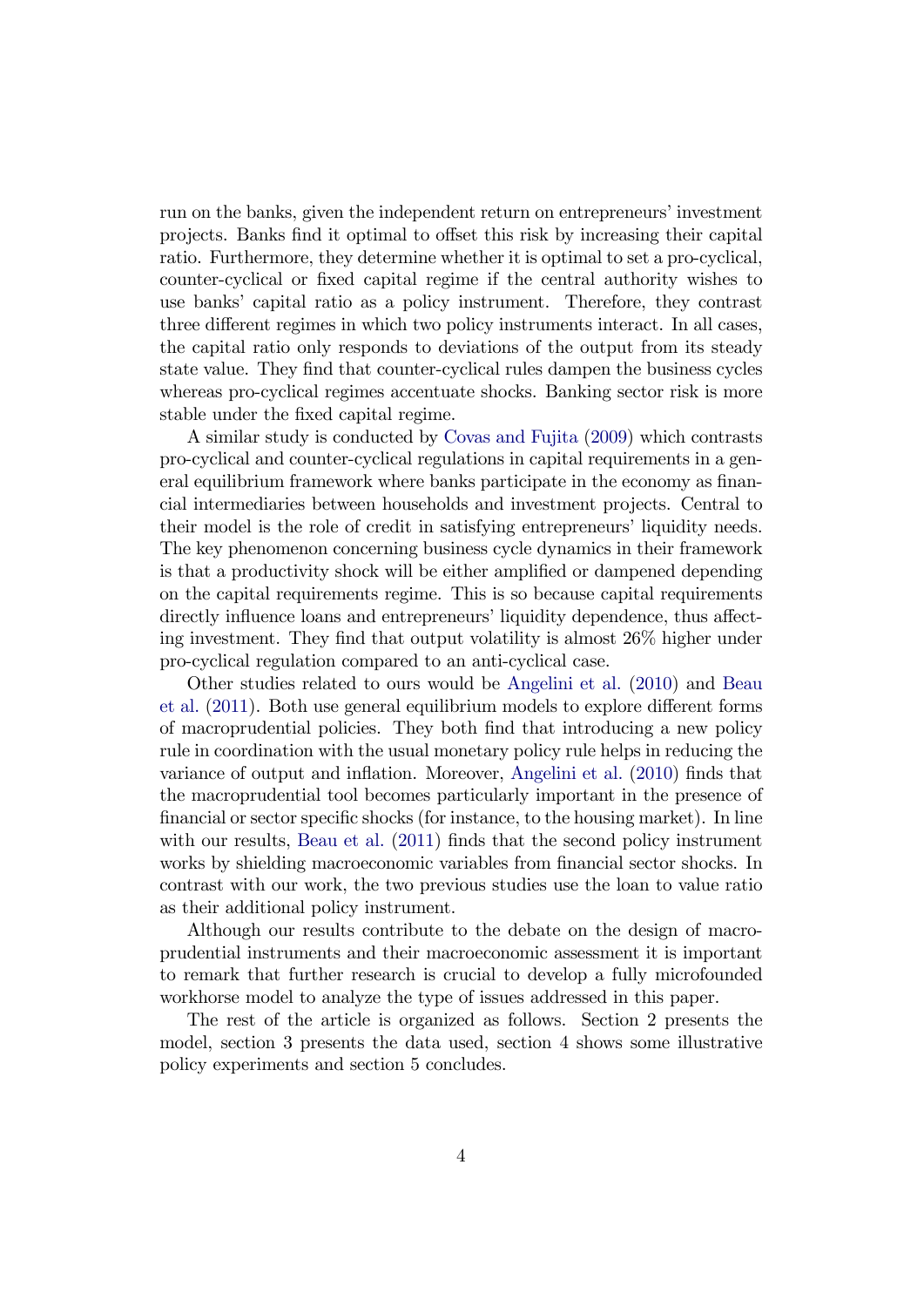## 2 The Model

Several efforts have been recently made in the literature to introduce models with Önancial intermediation. Nevertheless, at the moment there is not yet a "canonical" model to study the relationship between bank's capital-ization, financial intermediation and economic activity. Moreover, as [Galati](#page-27-0) [and Moessner](#page-27-0) [\(2011\)](#page-27-0) points out "both theoretical and empirical work linking the Önancial sector to the macroeconomy is far from a stage where it can be operationalized and used for risk analysis and policy simulations". Hence, a lot of research is expected to emerge in this line within the following years. Nonetheless, for the moment we take a shortcut by appending a macroeconometric Önancial block to a standard semistructural small open economy neokeynesian model. Thus, our model consist of two main parts.

#### 2.1 The Core Model

The core model is a standard semistructural small open economy neokeyne-sian model.<sup>[10](#page-6-0)</sup> In other words, the coefficients of the equations of this model are of reduced form although the specification of the equations has a solid theoretical background.<sup>[11](#page-6-1)</sup> In principle this sort of model incorporates a minimum set of variables that allow us, among other things, to study the response of the monetary authority to shocks that hit the economy. The classical cases are "cost-push" shocks and demand shocks to which the central bank reacts by changing its policy rate.

The components of the core model  $are:$ <sup>[12](#page-6-2)</sup>

- 1. A Phillips curve for wage inflation.<sup>[13](#page-6-3)</sup>
- 2. Equations for inflation sub-indexes.
- 3. An IS curve for the output gap.<sup>[14](#page-6-4)</sup>
- 4. An equation for the real exchange rate.<sup>[15](#page-6-5)</sup>

<span id="page-6-0"></span> $10$ See for instance [Freedman et al.](#page-27-8) [\(2009\)](#page-27-8).

<span id="page-6-2"></span><span id="page-6-1"></span><sup>11</sup>See [Clarida et al.](#page-26-11) [\(1999\)](#page-26-11) and [Smets and Wouters](#page-28-0) [\(2003\)](#page-28-0).

 $12$ The core model is very similar in terms of equations and coeficients to those in [Sidaoui](#page-27-9) [and Ramos-Francia](#page-27-9) [\(2008\)](#page-27-9). We rewrite the equations in Appendix C.

<span id="page-6-4"></span><span id="page-6-3"></span> $13$ For further reference, see [Erceg et al.](#page-27-10)  $(2000)$ .

<sup>&</sup>lt;sup>14</sup>This equation will be slightly modified once the financial block is appended to the core model.

<span id="page-6-5"></span><sup>15</sup>Uncovered interest rate parity.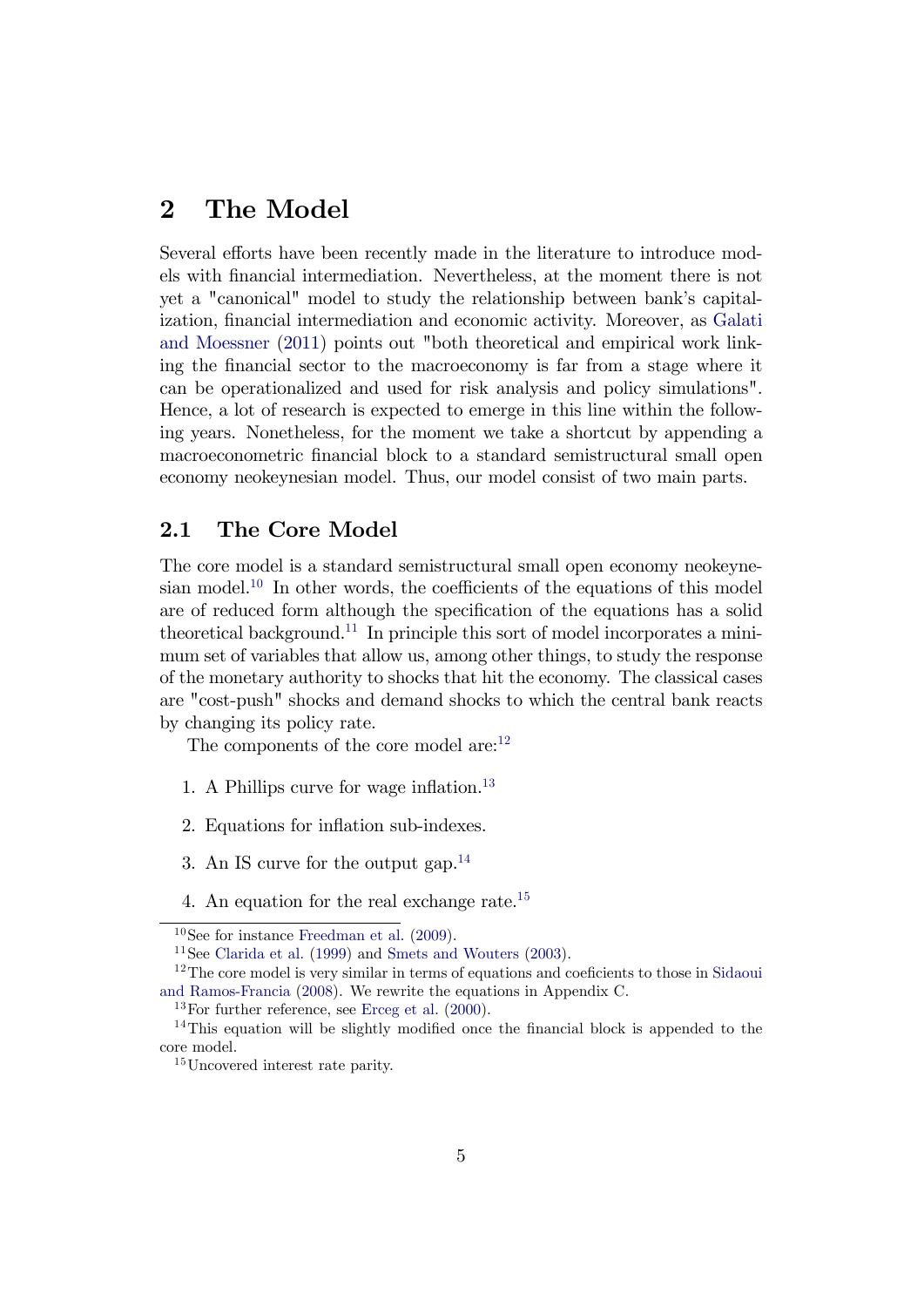5. A monetary policy rule (Taylor rule) which in this paper takes the following form:

<span id="page-7-1"></span>
$$
i_t = f_1 i_{t-1} + (1 - f_1)[f_0 + f_2 x_t + f_3(\pi_t - \bar{\pi})]
$$
\n(1)

where  $i_t$  is the nominal interest rate,  $x_t$  denotes output gap,  $\pi_t$  is the annual inflation rate and  $\bar{\pi}$  is the central bank's inflation target; thus, the term  $(\pi_t - \overline{\pi})$  is the inflation gap.

Although this model has been useful for guiding central bankers to set policy interest rates, it lacks a richer set of financial variables to which the Önancial stability authority, which in this paper we assume is the central bank, may need to react for macroprudential purposes. With the idea of setting a simple framework in which financial variables are of potential consideration for the reaction function of the monetary authority, we next lay down a small-scale macroeconometric financial block.

### 2.2 The Financial Block

In this block lending spreads are dependent on banks' delinquency indexes and capital requirements. The idea here is that banks increase their lending spreads when they face higher delinquency indexes (so as to offset higher potential losses) and when they hold more capital as a share of risk weighted assets (so as to keep their return on equity, ROE, roughly constant besides adjustments in capital requirements). Delinquency indexes are modeled as function of their lagged values and the output gap, being the relationship between delinquency indexes and the output gap negative. That is, when the output gap expands (reduces) delinquency indexes fall (increase). This is the channel that allows for feedback from the core model to the financial block. Additionally, credit volume responds positively to changes in the output gap and negatively to lending spreads.

Admittedly, the financial block is a "reduced-form" specification and should not be considered a substitute for a model with deep parameters. This shortcut, however, allows us to obtain optimal instruments a central bank may need to set in order to procure financial stability along with macro-economic stability.<sup>[16](#page-7-0)</sup> In particular, this framework lets us conduct a few exercises that may be helpful for guiding the discussion of whether central

<span id="page-7-0"></span> $16A$  financial stable environment in this model can be thought as one in which the variance of financial variables is "moderate" with respect to other environment in which this set of variables exhibits higher variance. Nevertheless, it is important to highlight that this model, like most macroeconomic models, does not feature systemic risk episodes governed by different dynamics to those of normal times.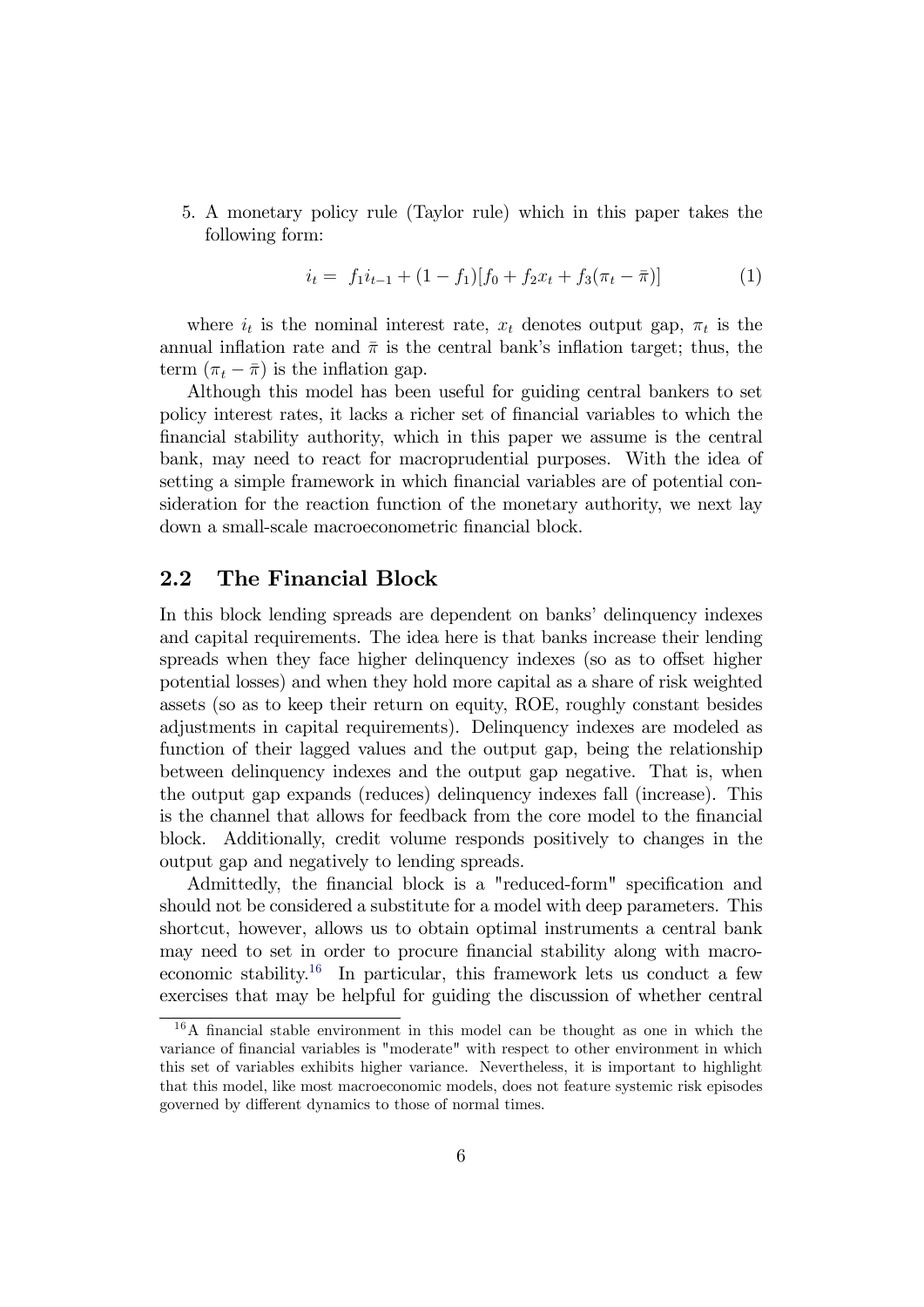banks could attain lower social losses (to be defined later) by using a second policy instrument, namely, a CAR rule in combination with a Taylor rule, rather than the latter instrument alone. Moreover, this framework is helpful in exploring some characteristics of the business cycles under the two sets of proposed policy instruments.

The financial block consists of a set of estimated equations that interact with each other and with the core model. This block has the following components:

- 1. A modified IS equation that includes lending spreads.<sup>[17](#page-8-0)</sup>
- 2. Equations for lending spreads by sector.
- 3. Equations for delinquency indexes by sector.
- 4. Equations for a "credit gap" by sector.
- 5. A "rule" for the capital adequacy ratio.

The sectors that are considered are credit to non-financial corporations, credit to consumers and credit for mortgages. In the following subsections, we describe in detail the components of the financial block. The estimation is presented in Appendix A.

#### 2.2.1 A Modified IS Equation

The channel in which the financial block impacts the core model is through the effect of lending spreads on the output gap. This mechanism is in line with some of the work done in [Macroeconomic-Assessment-Group](#page-27-1) [\(2010a\)](#page-27-1). For this reason an additional argument is incorporated into the otherwise standard IS curve for a small open economy. Such an argument is the lending spread.<sup>[18](#page-8-1)</sup> Hence, we propose the following IS specification:

<span id="page-8-2"></span>x<sup>t</sup> = b0+b1x<sup>t</sup><sup>1</sup>+b2Etx<sup>t</sup>+1+b3r<sup>t</sup><sup>1</sup>+b4x US <sup>t</sup><sup>1</sup>+b<sup>5</sup> ln(rert)+b6spread<sup>t</sup><sup>1</sup>+"x;t (2)

where  $x_t$  is the output gap,  $r_t$  is the real interest rate,  $x_t^{US}$  is the output gap in the United States,  $rer_t$  is the bilateral real exchange between the

<span id="page-8-0"></span> $17$ As mentioned above, an increase in lending spreads has a negative effect on economic activity.

<span id="page-8-1"></span><sup>&</sup>lt;sup>18</sup>This variable is the overall lending spread of the three credit sectors analyzed in this paper. Thus, this variable is calculated as the weighted average of lending spreads by the three sectors considered. The weights are calculated as credit shares out of total.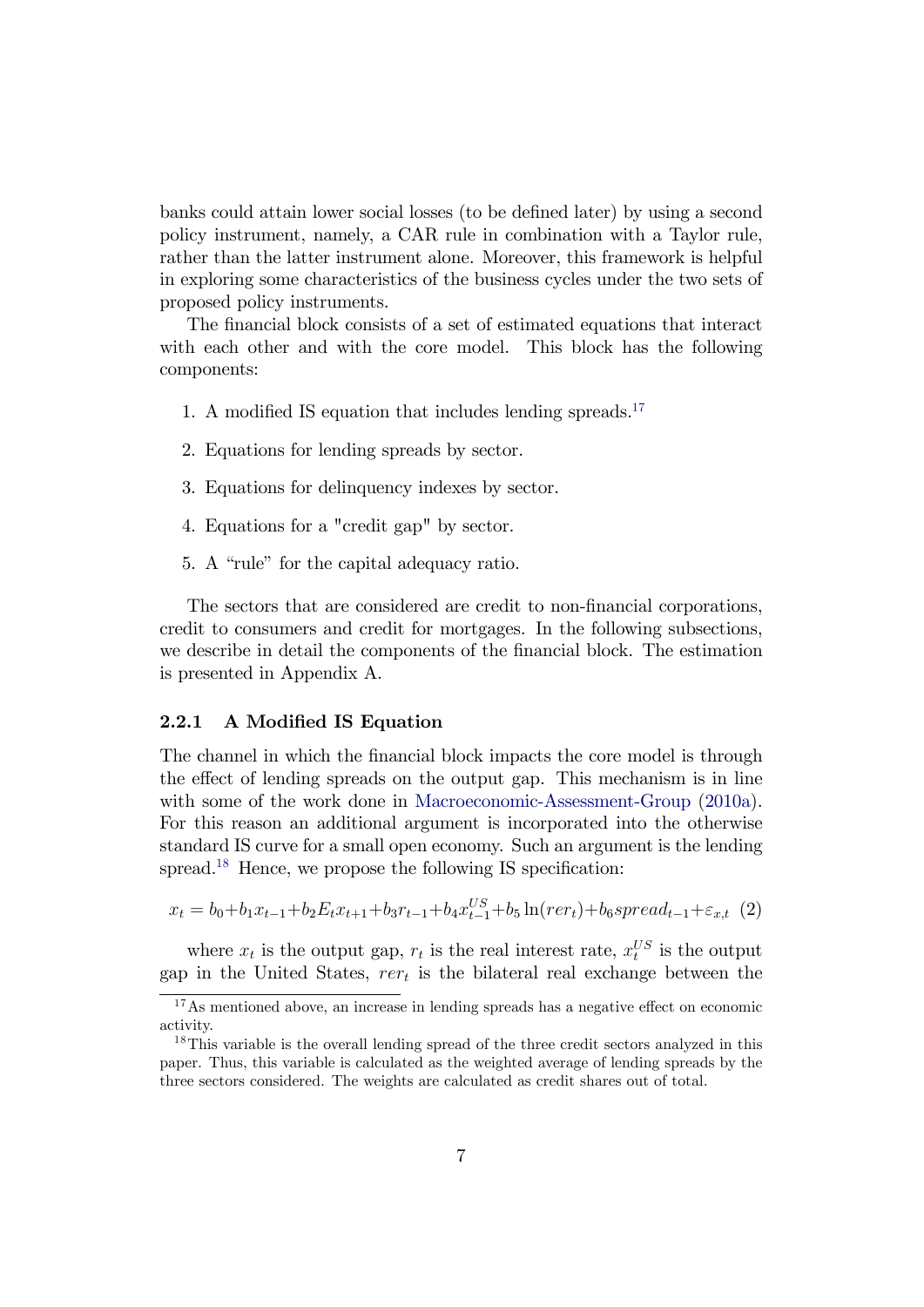United States and Mexico<sup>[19](#page-9-0)</sup>, spread<sub>t</sub> is the weighted lending spread,  $E_t[\cdot]$  is the expectation operator with information at time  $t$  and  $\ln(\cdot)$  is the natural logarithm. The term  $\varepsilon_{x,t}$  is an i.i.d. disturbance with zero mean and variance  $\sigma_{\varepsilon_x}$ . In line with the [Macroeconomic-Assessment-Group](#page-27-1) [\(2010a\)](#page-27-1), we expect an increase in the lending spread to have a negative effect on the output gap, thus  $b_6$  must be negative.<sup>[20](#page-9-1)</sup> In other words, when the lending spread increases economic activity slows down. This may be so since higher lending spreads tend to reduce spending by households and entreprises, reducing aggregate consumption and investment mainly in the short run. Moreover, the main impact would tend to fall on bank-dependent sectors: households and small and medium-sized enterprises as they most likely lack other form of financial intermediaries apart from banks.

#### 2.2.2 Equations for Lending Spreads by Sector

This component of the financial block is comprised by equations that translate levels of sector specific delinquency indexes and a banking system capital adequacy ratio (regulatory capital/risk weighted assets) into sectorial lending spreads.

The idea behind these reduced form equations is that commercial banks increase lending rates when facing higher potential losses in the future and when holding more regulatory capital as a share of their risk weighted assets. An assumption behind this is that commercial banks keep their ROE roughly invariant to changes in potential losses they face and to the composition of their portfolio and bank capitalization which in turn affect the capital adequacy ratio. Thus, we propose the following specification:

<span id="page-9-2"></span>
$$
spread_t^j = \gamma_0^j + \gamma_1^j spread_{t-1}^j + \gamma_2^j delin_t^j + \gamma_3^j CAR_t + \varepsilon_{spread^j, t} \tag{3}
$$

for  $j = \{corp, cons, mort\}$ , where corp, cons and mort stand for credit to non-Önancial corporations, to consumers and for mortgages respectively; moreover,  $delin_t^j$  is the delinquency index in sector j and  $CAR_t$  is the capital adequacy ratio of the banking system. In line with the above arguments we  $\text{expect }\gamma_2^j$  $2j/2, \gamma_3^j > 0$  for all j. To capture the possible correlation between sectors we model the vector of disturbances  $(\varepsilon_{spread^{corp},t}, \varepsilon_{spread^{cons},t}, \varepsilon_{spread^{mort},t})'$  as i.i.d. with zero mean and variance-covariance matrix  $\Sigma_{spread}$ .

<span id="page-9-0"></span> $19$ When the variable *rer* increases, we say that the real exchange rate of Mexico deppreciates.

<span id="page-9-1"></span><sup>&</sup>lt;sup>20</sup>Notice that when  $b_6 = 0$ , the core model does keep affecting the financial block but the latter no longer feedbacks to the former.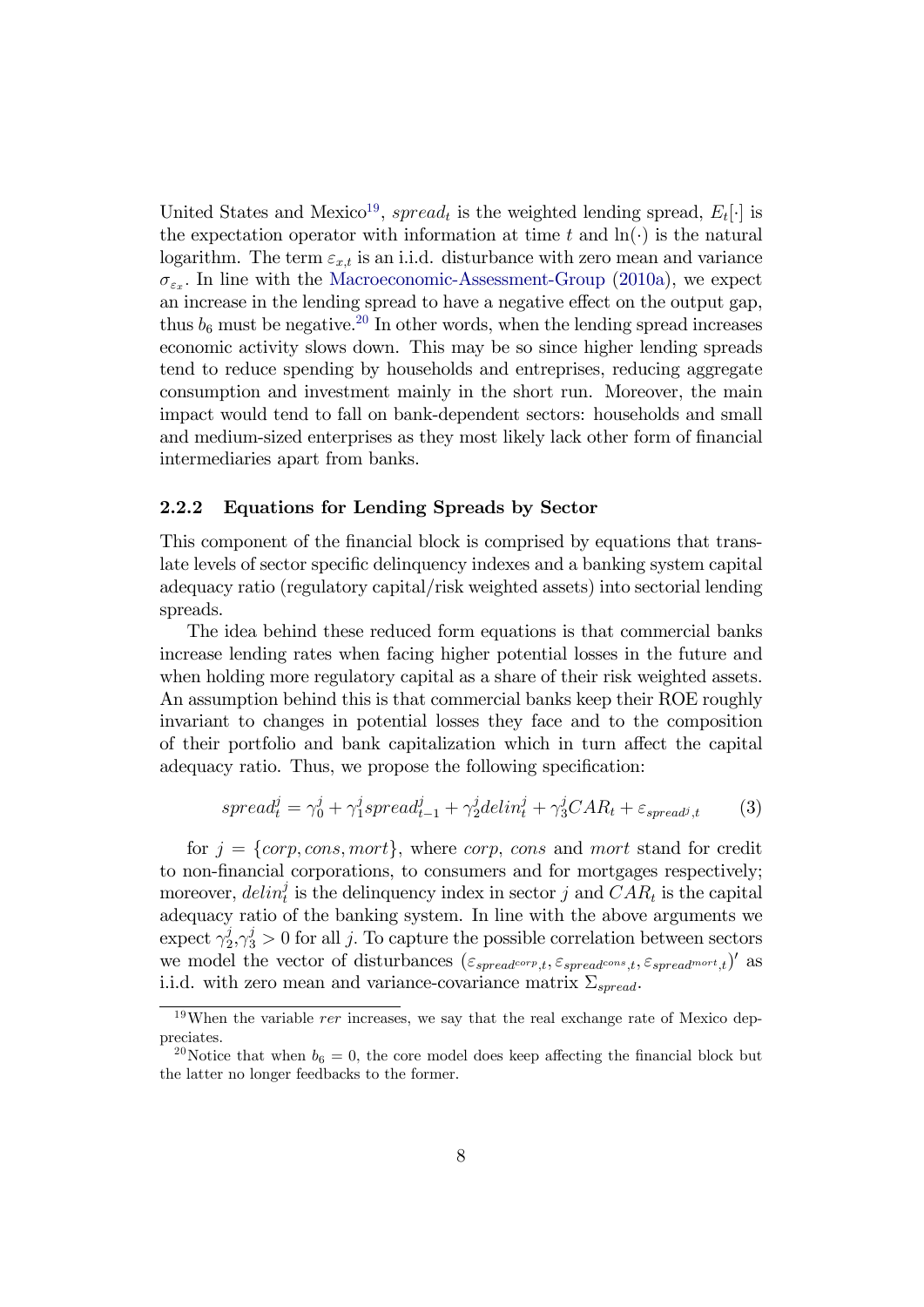#### 2.2.3 Equations for Delinquency Indexes by Sector

Next we present specifications for delinquency indexes by sector. For this component of the financial block we propose the following specification:

<span id="page-10-1"></span>
$$
delin_t^j = \varphi_0^j + \varphi_1^j delin_{t-1}^j + \varphi_2^j x_t + \varepsilon_{delin^j, t}
$$
\n
$$
\tag{4}
$$

for  $j = \{corp, cons, mort\}$ , and the vectors  $(\varepsilon_{delin^{corp},t}, \varepsilon_{delin^{const},t}, \varepsilon_{delin^{mort},t})'$ are i.i.d. disturbances with zero mean and variance-covariance matrix  $\Sigma_{delin}$ . The idea behind the previous specification is that episodes of economic activity expansion come along with decreases in the level of delinquency indexes  $(\varphi_2^j < 0$  for all j) as debtors default less. As mentioned before the impact from the output gap to delinquency indexes is key in this model to make the financial block and the core model interdependent.

#### 2.2.4 Equations for the Credit Gap by Sector

This component of the financial block is comprised by the following specification:

<span id="page-10-2"></span>
$$
cr_t^j = \mu_0^j + \mu_1^j cr_{t-1}^j + \mu_2^j spread_t^j + \mu_3^j x_t + \varepsilon_{cr^j,t}
$$
 (5)

for  $j = \{corp, cons, mort\}$ , where  $cr_t^j$  $t<sub>t</sub><sup>j</sup>$  is the credit gap (to be explained below) of sector j, and the vectors  $(\varepsilon_{c r^{corp},t}, \varepsilon_{c r^{cons},t}, \varepsilon_{c r^{mort},t})'$  are i.i.d. disturbances with zero mean and variance-covariance matrix  $\Sigma_{cr}$ . This specification is basically a demand for credit of each type. Thus, higher lending spreads reduce the credit gap and a higher output gap comes along with a higher credit gap. $21$ 

#### 2.2.5 Identities

Finally, a few identities are needed to complete the financial block.

$$
spread_t \equiv w_{corp} spread_t^{corp} + w_{cons} spread_t^{cons} + w_{mort} spread_t^{mot}
$$
 (6)

$$
cr_t \equiv w_{corp}cr_t^{corp} + w_{cons}cr_t^{cons} + w_{mort}cr_t^{mort}
$$
\n
$$
\tag{7}
$$

$$
delin_t \equiv \delta_{corp}delin_t^{corp} + \delta_{cons}delin_t^{cons} + \delta_{mort}delin_t^{mot}
$$
 (8)

<span id="page-10-0"></span><sup>&</sup>lt;sup>21</sup>It is important to remark that the structure of the model so far places sectorial credit gaps as residual variables. The only case when they are no longer residual is when they are argument of the reaction functions of the monetary authority.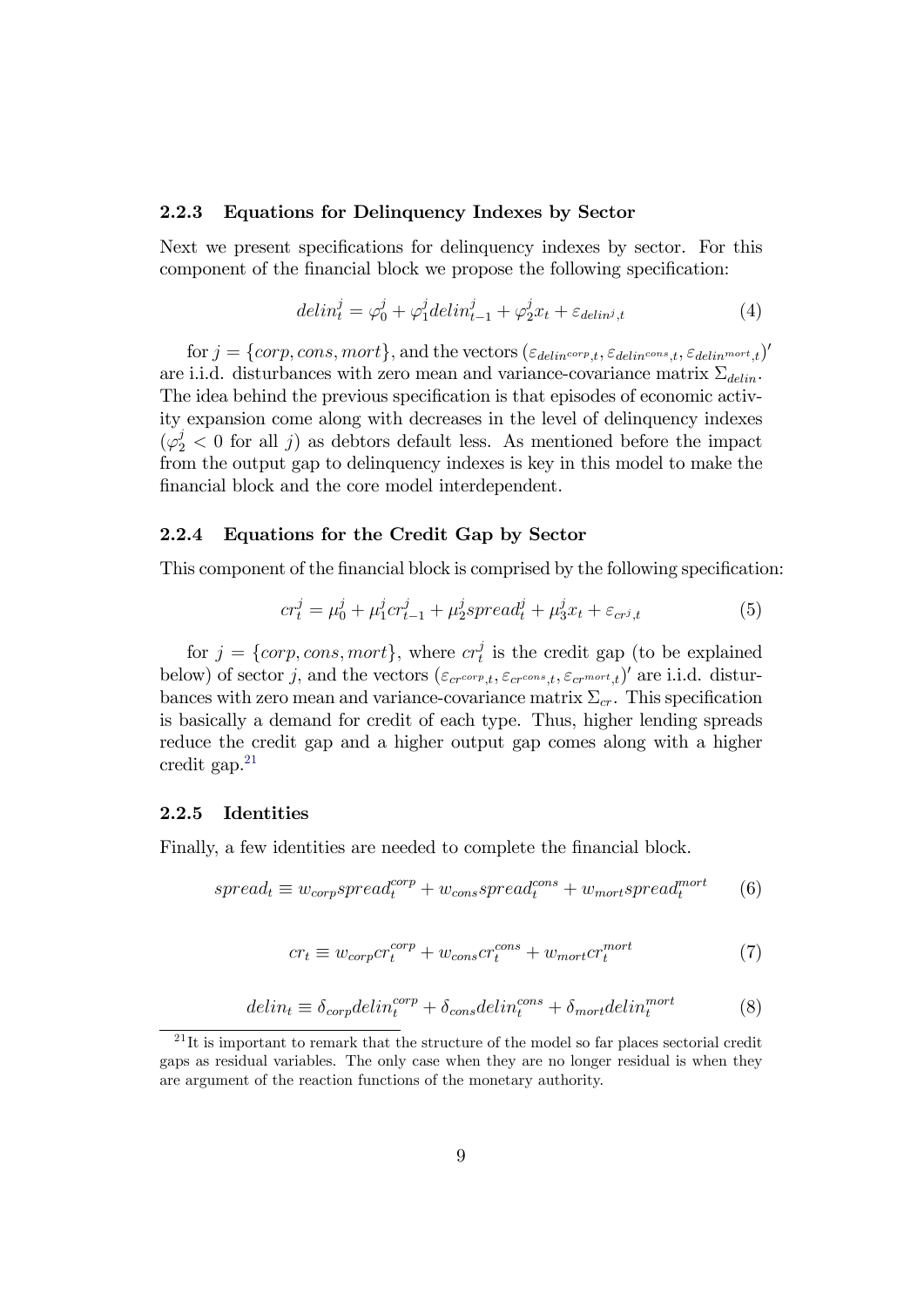where  $w_j$  and  $\delta_j$  for  $j = \{corp, cons, mort\}$  are weights. The set of weights are calculated according to the share of credit of each type.

#### 2.2.6 Capital Adequacy Ratio Rules

In this section we present two specifications that the capital adequacy ratio may take.

<span id="page-11-0"></span>Baseline Capital Adequacy Ratio Equation This specification has the form:

$$
CAR_t = \theta_0 + \theta_1 CAR_{t-1} + \varepsilon_{CAR,t} \tag{9}
$$

where  $\varepsilon_{CAR,t}$  are i.i.d. disturbances with zero mean and variance  $\sigma_{\varepsilon_{CAR}}$ . Notice that this specification attempts to capture in the simplest possible way the evolution of commercial banks' (at an aggregate level) capital adequacy ratios. In one of our specifications for the sake of simplicity, the case of the Taylor rule alone, this would be the equation modelling the capital adequacy ratio since it is not an instrument of the central bank.

Central Bank Capital Adequacy Ratio Rule According to specification  $(9)$ , this variable is exogenous for the monetary authority.<sup>[22](#page-11-1)</sup> Nonetheless, one may think of this variable as an additional instrument used by the monetary authority to attain macroeconomic and macroprudential objectives. In this setting the authority would be in a position to impose a level for the capital to asset ratio for the banking system.<sup>[23](#page-11-2)</sup> As a first step we propose a specification that combines the baseline capital equation (expression  $(9)$ ) and the rule set by the monetary authority. The latter specification takes the form:

$$
CAR_t = \theta_0 + \theta_1 CAR_{t-1} + CAR_t^R + \varepsilon_{CAR,t} \tag{10}
$$

<span id="page-11-3"></span>where  $CAR_t^R$  stands for the CAR *rule* required by the central bank in addition to the level of this variable determined by its baseline equation. For the CAR rule followed by the central bank,  $CAR_t^R$ , we propose the functional

<span id="page-11-1"></span> $22\text{We assume that this variable is always above a minimum level set by the prevailing.}$ Basel agreement.

<span id="page-11-2"></span><sup>&</sup>lt;sup>23</sup>Notice that in our setting we assume, for mathematical tractability, that the central bank sets a level for this variable rather than a minimum. One way banks could adjust this ratio, at least in the short run, could be by changing their risk profile so as to change the value of their risk weighted assets. Alternatively, they could issue new capital.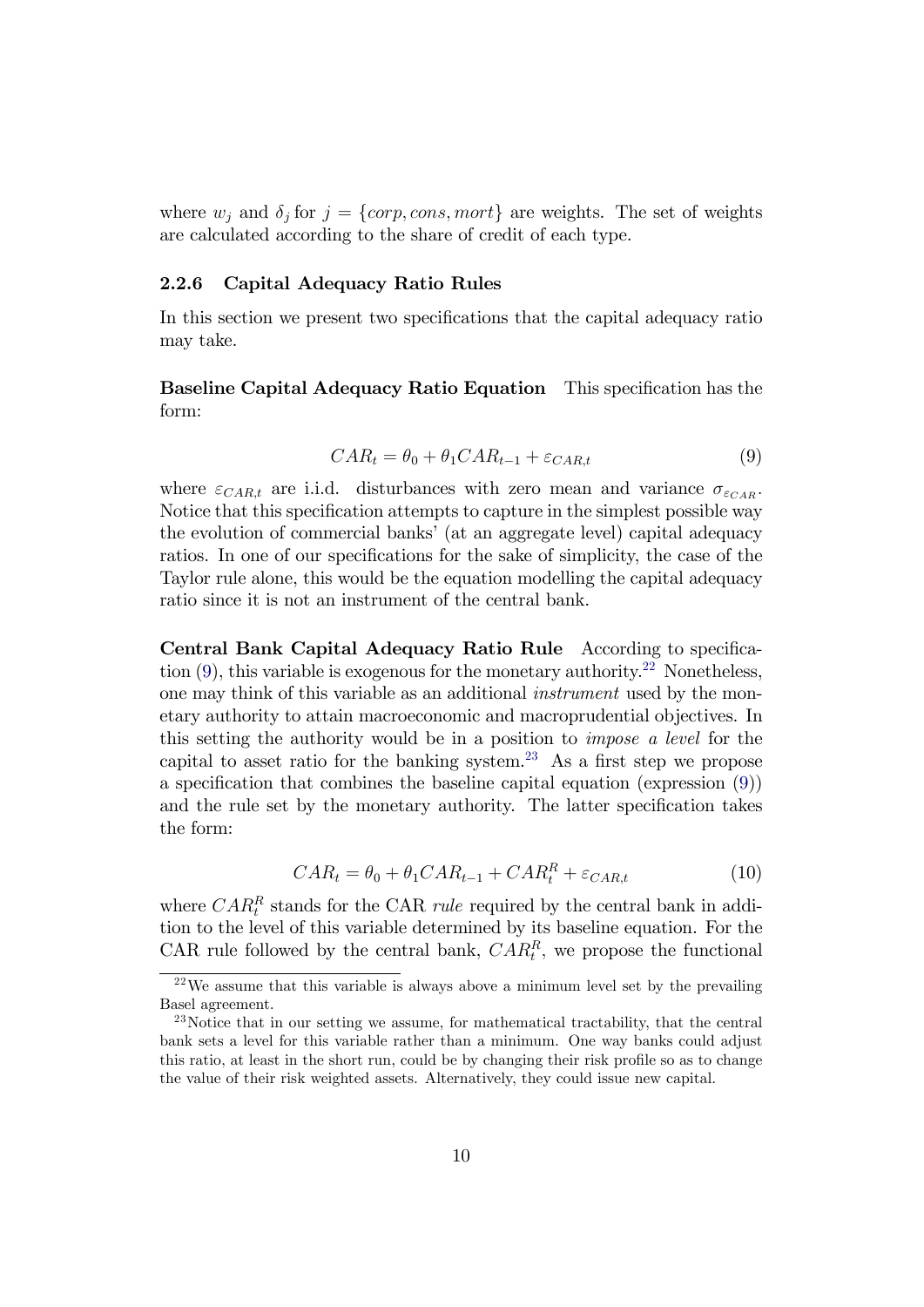<span id="page-12-0"></span>form:

$$
CAR_t^R = \alpha_0 + \alpha_1 CAR_{t-1} + \alpha_2 z_t \tag{11}
$$

where  $z_t$  is a variable according to which the monetary authority sets banking system capital adequacy ratio.

<span id="page-12-3"></span>Notice that if we substitute [\(11\)](#page-12-0) into [\(10\)](#page-11-3) we obtain:

$$
CAR_t = \tilde{\theta}_0 + \tilde{\theta}_1 CAR_{t-1} + \tilde{\theta}_2 z_t + \varepsilon_{CAR,t}
$$
\n(12)

where  $\tilde{\theta}_0 \equiv \theta_0 + \alpha_0$ ;  $\tilde{\theta}_1 \equiv \theta_1 + \alpha_1$ ;  $\tilde{\theta}_2 \equiv \alpha_2$ . Anticipating the exercises of section, 4.1,  $z_t$  will be set equal to  $x_t, cr_t$ , and spread<sub>t</sub>. That is, we will explore the performance of the CAR rule when the monetary authority sets this rule optimally, in addition to an optimal Taylor rule, as a function of the output gap, the credit gap and the lending spreads respectively. The notion of optimality that we employ will also be discussed in section 4.1.

### 3 The Data

In this section we describe the data set of the financial block. In total we have the following variables: lending spreads by sector, delinquency indexes by sector, credit volumes by sector and a measure of capital adequacy ratio. Recall that the sectors included in this analysis are credit to non-financial corporations, credit to consumers and credit for mortgages.<sup>[24](#page-12-1)</sup> Our sample ranges from the first quarter of 2003 to the third quarter of 2010.

Lending spreads are constructed as the difference between the aggregate implicit lending rate by sector and the average cost of bank term deposits, so these are implicit lending spreads.<sup>[25](#page-12-2)</sup> Delinquency indexes by sector are the "IMORA" indexes (adjusted delinquency indexes), which are the sum of overdue loans and loans written-off in the prior twelve months divided by total loans plus loans written-off in the last twelve months. The credit variable considered is the cycle component, or credit gap, of the credit volume by sector calculated using the Hodrick-Prescott Ölter. Finally, the capital adequacy ratio measure is the ratio of Tier 1 capital to risk weighted assets. The source of all data is Banco de MÈxico.

<span id="page-12-1"></span>Table 1 shows summary statistics of the data set. Although most of the

 $^{24}$ From the total credit comprised by these three sectors, the shares of credit to consumption, mortgages and corporations are 24.77%, 20.85% and 54.38% respectively.

<span id="page-12-2"></span><sup>25</sup>Data on "spot" lending rates is not available. Hence, we use implicit interest rates which are obtained as the revenue from loans to sector  $j$  divided by the assets of that sector in the banking system.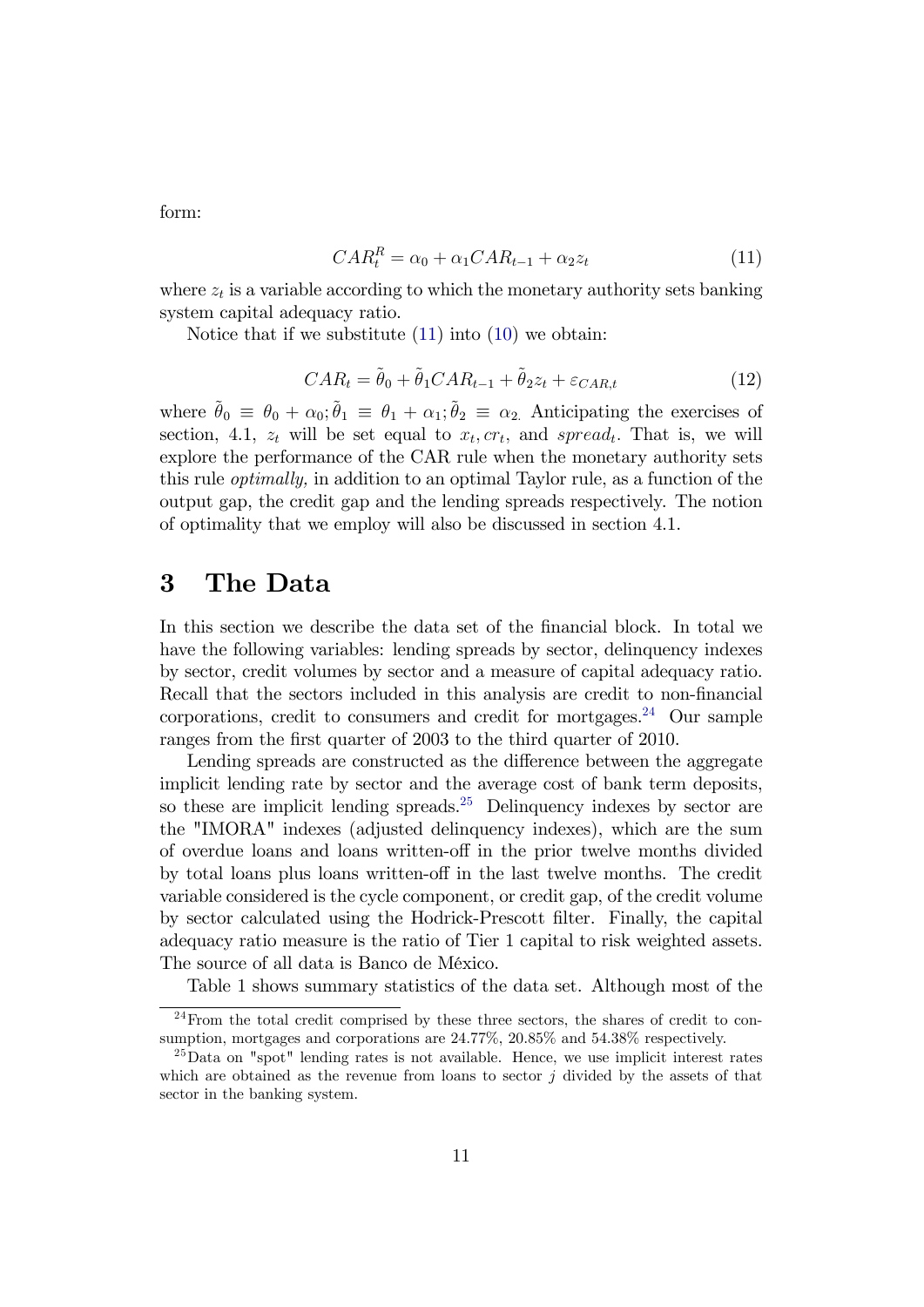data has a monthly frequency, we have transformed it into quarterly data since such is the frequency of the variables of the core model.

In Table 1 we can see that the average lending spreads of credit to consumers is several times higher than the average lending spread of credit to non-financial corporations and mortgages, being the lending spread to nonfinancial corporations the lowest. Although levels are quite different, the standard deviation of these lending spreads is quite similar. Moreover, it is important to notice that all lending spreads are countercyclical. That is, periods in which the output gap is expanding, lending spreads are falling. This fact is seen in the column "Correlation with output gap" of Table 1.

Regarding delinquency indexes, it is important to remark that credit to consumption is the highest whereas credit to non-Önancial corporations is the lowest. The standard deviation varies considerably across credit sectors. Furthermore, delinquency indexes are countercyclical. In other words, episodes of output expansion come along with a decrease in delinquency indexes.

With respect to credit gaps we observe that on average the one corresponding to credit to consumption is the highest whereas the corresponding to non-Önancial corporations is the lowest. Also, notice that these variables exhibit considerable variance as seen in the standard deviation and in the minimum and maximum values. From Table 1, we also observe that the total credit gap as well as sectorial ones are procyclical.[26](#page-13-0)

Finally, notice that the average capital adequacy ratio is quite high throughout this period and exhibits moderate variability. As it will be seen later, this characteristic of the capital adequacy ratio brings up important considerations regarding the use of this variable as a policy instrument.

## 4 Numerical Exercises

In this section we first perform a macroeconomic evaluation of Taylor rules in combination with several specifications of a capital adequacy ratio as a policy instrument. As a benchmark to compare we also evaluate a Taylor rule alone. Next we show some impulse-response functions to illustrate the functioning of the model under alternative policy instruments.

### 4.1 Macroeconomic Evaluation of Policy Instruments

In this subsection we use the model described above to evaluate from a macroeconomic point of view a few combinations of policy instruments. To perform

<span id="page-13-0"></span> $^{26}$ Notice that the previously referred correlations are in line with the signs of the specified equations of the financial block.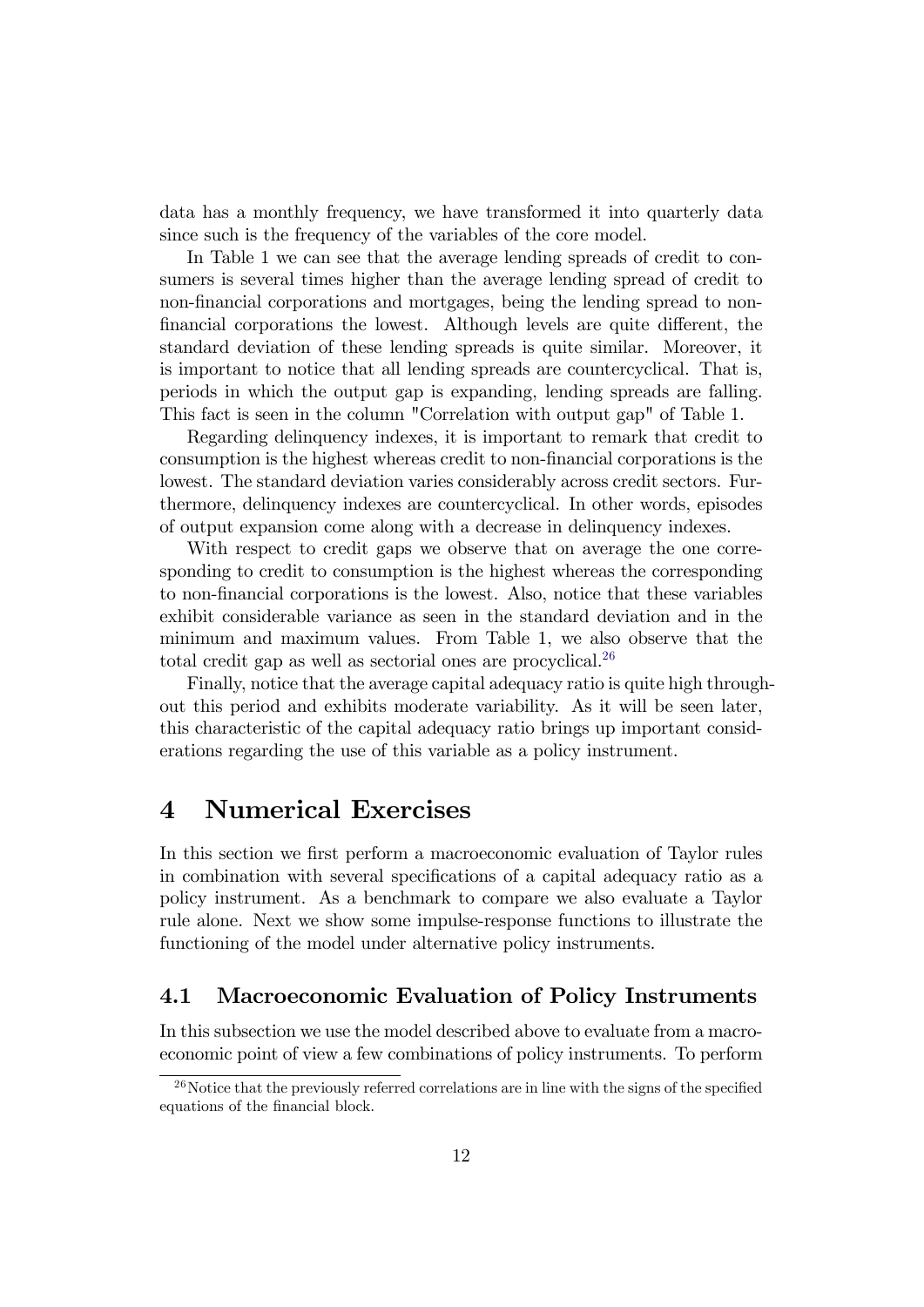| where it were the protection of the correct of the contribution of the complete of the contribution of the contribution of the contribution of the contribution of the contribution of the contribution of the contribution of |          | Period: 2003Q1-2010Q3 |          |       |                 |
|--------------------------------------------------------------------------------------------------------------------------------------------------------------------------------------------------------------------------------|----------|-----------------------|----------|-------|-----------------|
| Variable                                                                                                                                                                                                                       | Mean     | Std. Dev. Min         |          | Max   | Correlation     |
|                                                                                                                                                                                                                                |          |                       |          |       | with output gap |
| Lending Spreads (%)                                                                                                                                                                                                            | 8.92     | $\frac{30}{2}$        | 4.43     | 11.17 | $-0.56$         |
| Non-financial corporations                                                                                                                                                                                                     | 2.95     | $-54$                 | 1.32     | 5.64  | $-0.60$         |
| Consumers                                                                                                                                                                                                                      | 23.35    | 1.84                  | 20.05    | 27.74 | $-0.23$         |
| Mortgages                                                                                                                                                                                                                      | 4.70     | 1.58                  | 0.50     | 7.68  | $-0.37$         |
| Delinquency Indexes                                                                                                                                                                                                            | 4.77     | 1.98                  | 2.81     | 8.77  | $-0.44$         |
| Non-financial corporations                                                                                                                                                                                                     | 4.89     | 4.14                  | 1.31     | 13.86 | $-0.47$         |
| Consumers                                                                                                                                                                                                                      | 10.15    | 6.96                  | 3.47     | 23.72 | $-0.16$         |
| Mortgages                                                                                                                                                                                                                      | 6.35     | 3.64                  | 2.90     | 15.81 | $-0.55$         |
| Credit Gap $(\%)$                                                                                                                                                                                                              | 0.82     | 6.95                  | $-10.49$ | 12.22 | 0.60            |
| Non-financial corporations                                                                                                                                                                                                     | 0.52     | 9.24                  | $-15.90$ | 17.60 | 0.37            |
| Consumers                                                                                                                                                                                                                      | $1.40\,$ | 12.55                 | $-21.90$ | 19.71 | 0.89            |
| Mortgages                                                                                                                                                                                                                      | 79.0     | 6.66                  | $-8.03$  | 12.40 | 0.10            |
| Capital Adequacy Ratio                                                                                                                                                                                                         | 15.49    | 1.01                  | 13.89    | 17.31 | 0.07            |

Table 1. Summary Statistics of the Financial Block Data Set Table 1. Summary Statistics of the Financial Block Data Set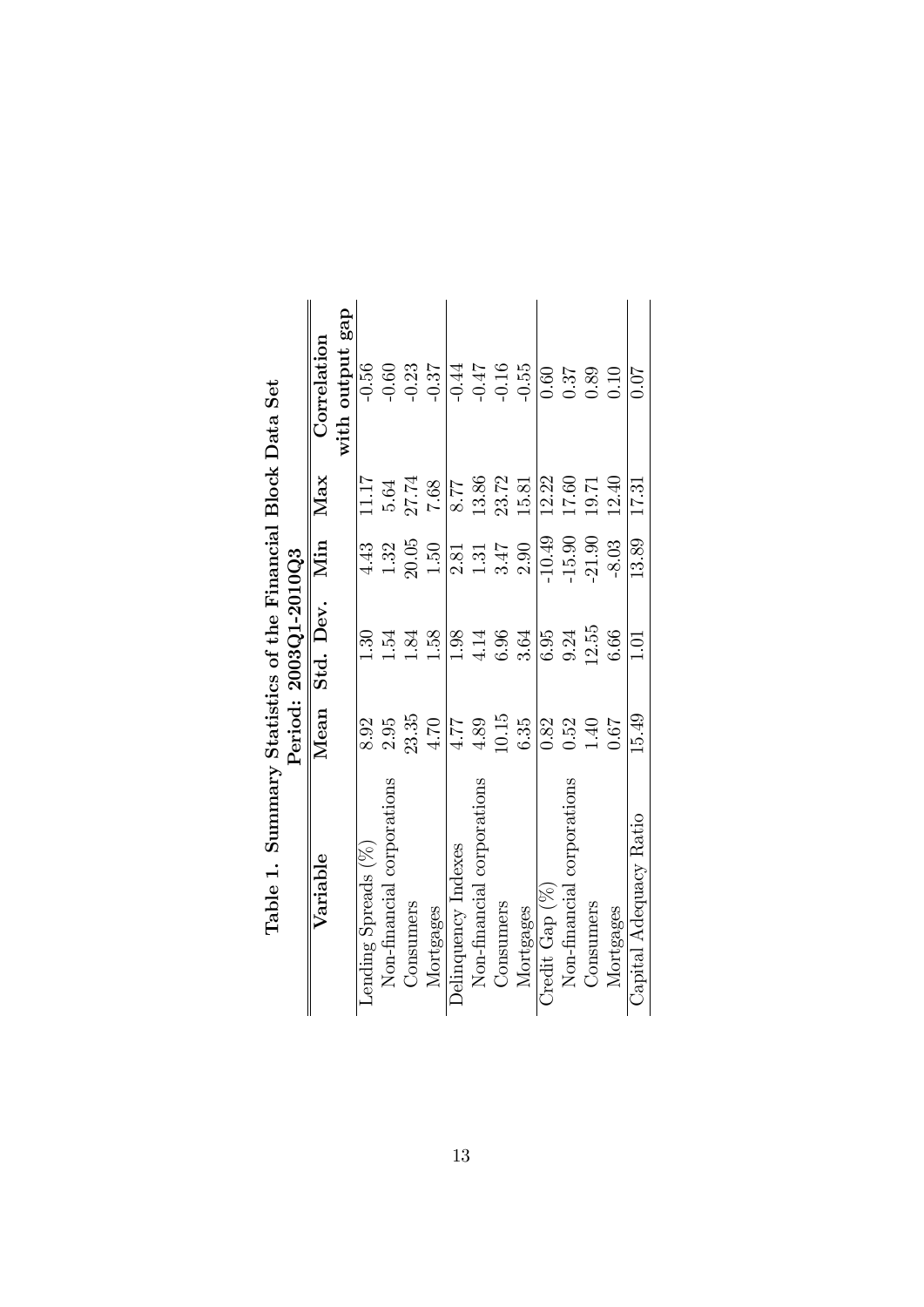this evaluation we follow the traditional approach of setting a "loss function" to rank different combination of rules. In particular we are interested in evaluating whether two optimal policy instruments, namely, an optimal Taylor rule in combination with an optimal CAR rule (jointly optimized) achieve a better outcome than an optimal Taylor rule alone.<sup>[27](#page-15-0)</sup> Thus, these exercises shed some light on the advantages and drawbacks of adding a CAR rule to a traditional Taylor rule in a model economy in which the financial sector is also a source of shocks. Moreover, this setting is useful to study the interaction between the traditional monetary policy instrument with a macroprudential one.

The evaluation is done for four specifications of "simple" instruments:<sup>[28](#page-15-1)</sup>

- Case 1: An optimal Taylor Rule.
- Case 2a: An optimal Taylor Rule and an optimal CAR rule that responds to the output gap, i.e.  $z_t = x_t$  in expression [\(12\)](#page-12-3).
- Case 2b: An optimal Taylor Rule and an optimal CAR rule that responds to the credit gap, i.e.  $z_t = cr_t$  in expression [\(12\)](#page-12-3).
- Case 2c: An optimal Taylor Rule and an optimal CAR rule that responds to lending spreads, i.e.  $z_t = spread_t$  in expression [\(12\)](#page-12-3).

We choose such specifications for the following reasons. Case 1 is the reference case in which the monetary authority operates with a single instrument. Case 2a provides the authority with a second instrument although the variable to which such an instrument reacts is also one of the arguments of the Taylor rule. Thus, the CAR rule reaction may be offset by the Taylor rule. In case 2b, we allow the capital adequacy ratio to respond to a financial variable, which in this case is the credit gap. This exercise is motivated by the work of [Christiano et al.](#page-26-12) [\(2010\)](#page-26-12), which argues that an important element that Taylor rules should consider is credit expansion since it can generate sharp increases in asset prices. Nonetheless, as opposed to their work, we introduce the credit gap as an argument of the CAR rule and not as an extra argument of the Taylor rule. Finally, in case 2c we introduce lending spreads

<span id="page-15-1"></span><span id="page-15-0"></span><sup>&</sup>lt;sup>27</sup>The notion of optimality will be made explicit latter in the text.

<sup>28</sup> "Simple" refers to the fact that these rules are a function of a small number of variables. This contrasts with the approach implemented in other algorithms such as those in [Soderlind](#page-28-1) [\(1999\)](#page-28-1) in which the optimal rule is a function of all variables in the state vector of the model. Since the idea here is to shed light on variables to which a central bank may find important to react, we focus on simple rules. Rules à la [Soderlind](#page-28-1) [\(1999\)](#page-28-1) can be seen on Appendix B.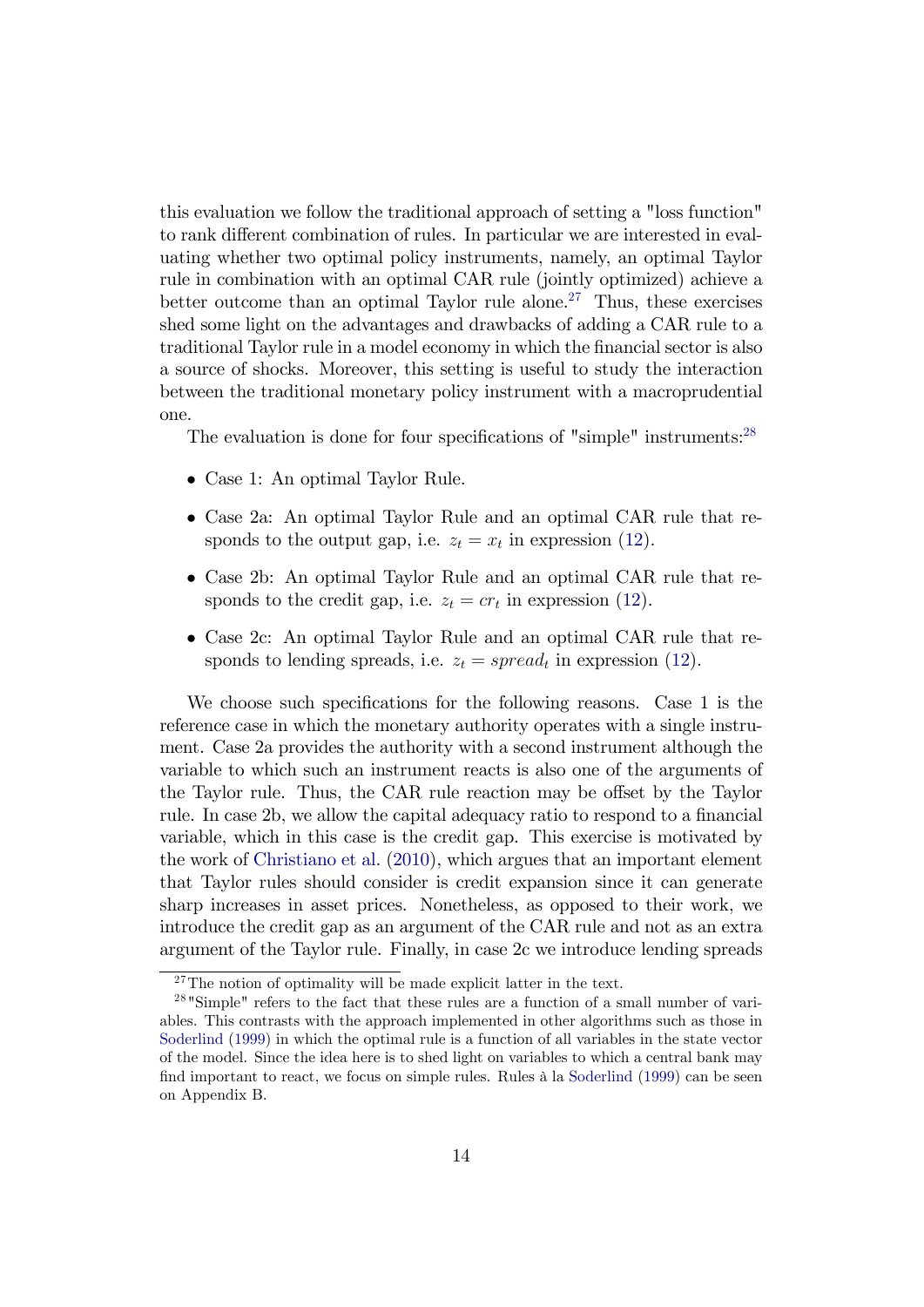into the CAR rule since this variable is the one that, by construction in this model, impacts directly the output gap (see equation [\(2\)](#page-8-2)).

To define a notion of optimality, we propose a loss function very similar to standard ones in the literature on optimality of Taylor rules. It is in this sense that we evaluate from a macroeconomic perspective the performance of the aforementioned cases. Hence, we define the loss function,  $\mathcal{L}$ , as:<sup>[29](#page-16-0)</sup>

$$
\mathcal{L} \equiv \sigma_x^2 + \sigma_\pi^2 + \sigma_{\Delta i}^2 + \phi \sigma_{\Delta CAR}^2 \tag{13}
$$

<span id="page-16-4"></span>where  $\sigma_x^2$  is the variance of the output gap,  $\sigma_{\pi}^2$  is the variance of the inflation gap (annual inflation minus inflation target),  $\sigma_{\Delta i}^2$  is the variance of the changes in the policy interest rate and  $\sigma_{\Delta CAR}^2$  is the variance of the changes in the capital adequacy ratio. These variances correspond to the ones of the invariant distribution of the model. Notice that we have assigned the same weight to output, inflation gap variance and to the corresponding to  $\sigma_{\Delta i}^2$ . However, the weight assigned to  $\sigma_{\Delta CAR}^2$  is different; this is so since for a tested case in which this coefficient was set to unity, the capital adequacy ratio exhibited a very high variance, clearly at odds with the data (see Table 1). Hence, to calibrate the parameter  $\phi$  we match the variance of the capital adequacy ratio in the model to match the variance of the data. This procedure is presented in detail in Appendix B. The corresponding value of  $\phi$  was found to be equal to 12.5.

On Table 2 the optimal parameters for the different rules are presented.<sup>[30](#page-16-1)</sup> The first thing to notice is how similar the coefficients of the Taylor rule are among all specifications, denoting some kind of robustness of the opti-mal Taylor rule regardless of the specification of the CAR rule.<sup>[31](#page-16-2)</sup> Next we should notice that in case 2a, in which the capital rule responds to the output gap, the algorithm found that it was optimal to set a countercylical policy, thus reinforcing what previous works have found (see for instance [Goodhart](#page-27-11)  $(2009)$ .<sup>[32](#page-16-3)</sup> Nevertheless, the obtained coefficient is very small. Notice also

<span id="page-16-0"></span> $^{29}$ Other loss functions could be considered. For instance, [Angelini et al.](#page-26-4) [\(2010\)](#page-26-4) consider the variance of the loans to output ratio as one key argument of the loss function minimized by the macroprudential authority.

<span id="page-16-1"></span> $30\,\text{We have used }\text{Dynamic's osr}$  (optimal simple rule) routine to find the optimal parameters. As in [Angelini et al.](#page-26-4) [\(2010\)](#page-26-4) we also found dependence of the optimal parameters on initial conditions and proceeded by randomly selecting various initial conditions. We sampled 1,000 different initial conditions for each rule and select the coefficients which achieve minimum losses.

<span id="page-16-2"></span><sup>&</sup>lt;sup>31</sup>For the case in which the financial block no longer has impact on the core model  $(b_6 = 0)$ , the coeficients of the optimal Taylor rule are  $f_1 = 0.7847, f_2 = 3.7420$  and  $f_3 = 0.9646$ .

<span id="page-16-3"></span><sup>&</sup>lt;sup>32</sup>We leave aside the calibration of the CAR rule as a function of GDP as it is beyond the scope of this paper.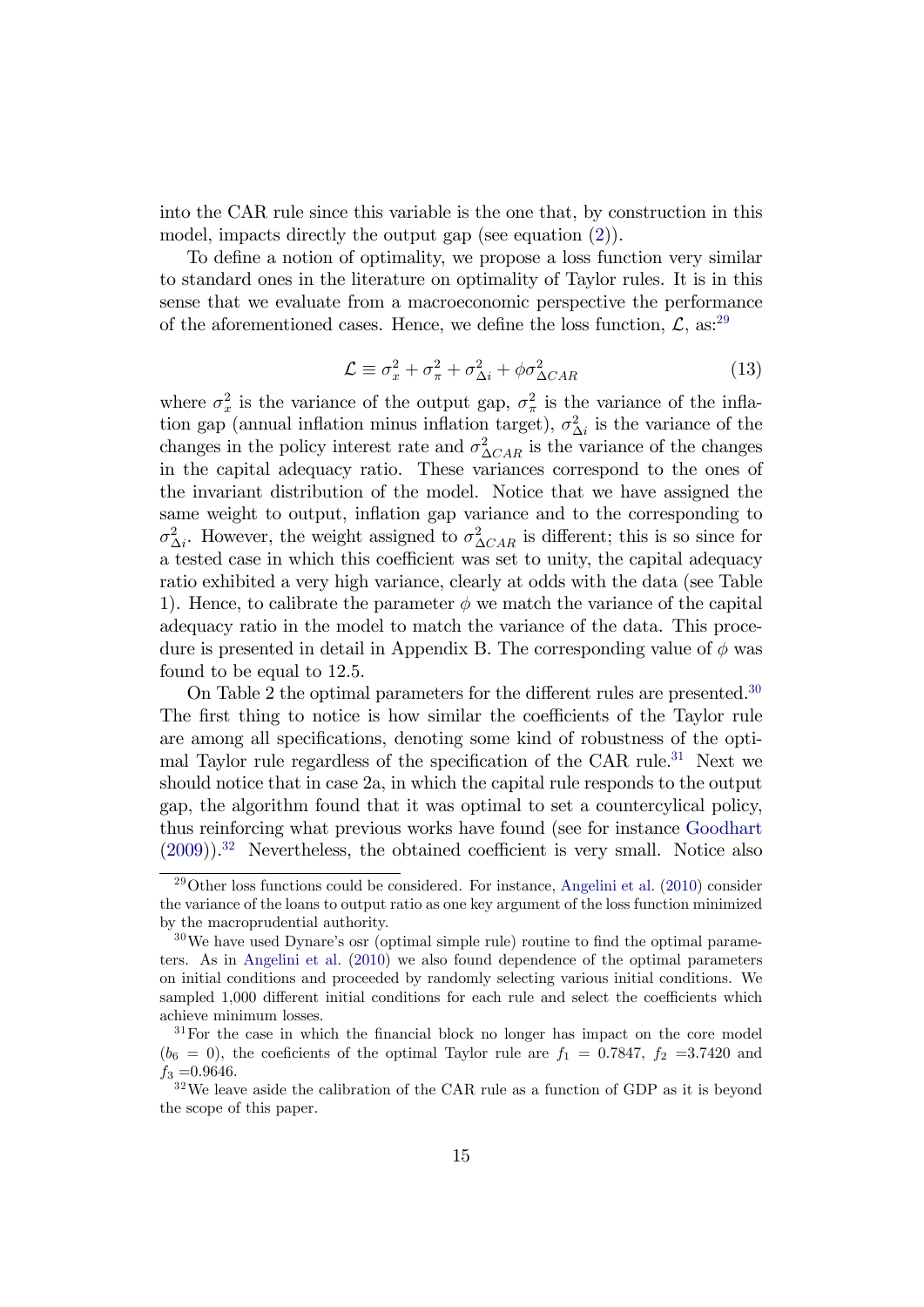that the reaction of the capital adequacy ratio to the credit gap is almost negligible; however, this could be explained by the lack of relevance of this variable in this model as it is a residual variable. Moreover, the rule responding to lending spreads is the one reacting the most to the additional  $CAR$  variable. Thus, according to the specification of case  $2c$ , when lending spreads increase, the CAR rule induces a reduction in the capital to asset ratio in order to offset the increase in lending spreads which in turn mitigates the shock to the output gap. In other words, the negative impact on output from an increase in lending spreads is compensated by a fall in capital requirements so as to bring down lending spreads.<sup>[33](#page-17-0)</sup>

#### 4.1.1 Simulations' Results

To assess the performance of the different cases presented we have simulated stochastic shocks for 1,000 periods letting the optimal rules respond endogenously. We repeat this procedure 3,000 times and average out across repetitions for robustness. Results from the simulations are reported in Table 3. There it is clear that when a central bank has two policy instruments at its disposal it can achieve much better results than with a Taylor rule alone (case 1).

Our main Önding can be seen in the "Loss function" row. On all cases in which the central authority has a second instrument at its disposal the value of the loss function is close to 12% lower than the corresponding value of case 1. This is accomplished without introducing much more volatility in either the interest rate or the capital adequacy ratio. $34$  The intuition behind these results is that by allowing the central authority to have a second instrument it can rely less on the interest rate to stabilize the economy. With a Taylor rule alone the central bank can only respond to shocks in the economy through adjustments in the interest rate. It must therefore employ it much more often. As a consequence, the variance of changes in the interest rate<sup>[35](#page-17-2)</sup> is much higher than in cases 2a-2c. By including the capital adequacy ratio among the central bank's policy instruments it can be employed to respond to shocks originating in the financial sector. Thus, influencing the financial sector more directly and maintaining the interest rate more stable.

<span id="page-17-0"></span> $33\text{S}$  ince what it is actually decreasing is the buffer of the capital adequacy ratio, we assume that this fall in banks' capital that comes after a negative shock to the output gap does not pose a threat to the soundness of the banking system.

<span id="page-17-1"></span><sup>&</sup>lt;sup>34</sup>It should be noted that the variance of changes to the capital adequacy ratio does not account for these results. This is shown in Table E of Appendix D, where we provide analogous results for a scenario in which no financial sector shocks occur. Here, the variance of changes in the capital adequacy ratio is zero for case 1.

<span id="page-17-2"></span><sup>35</sup>Not reported.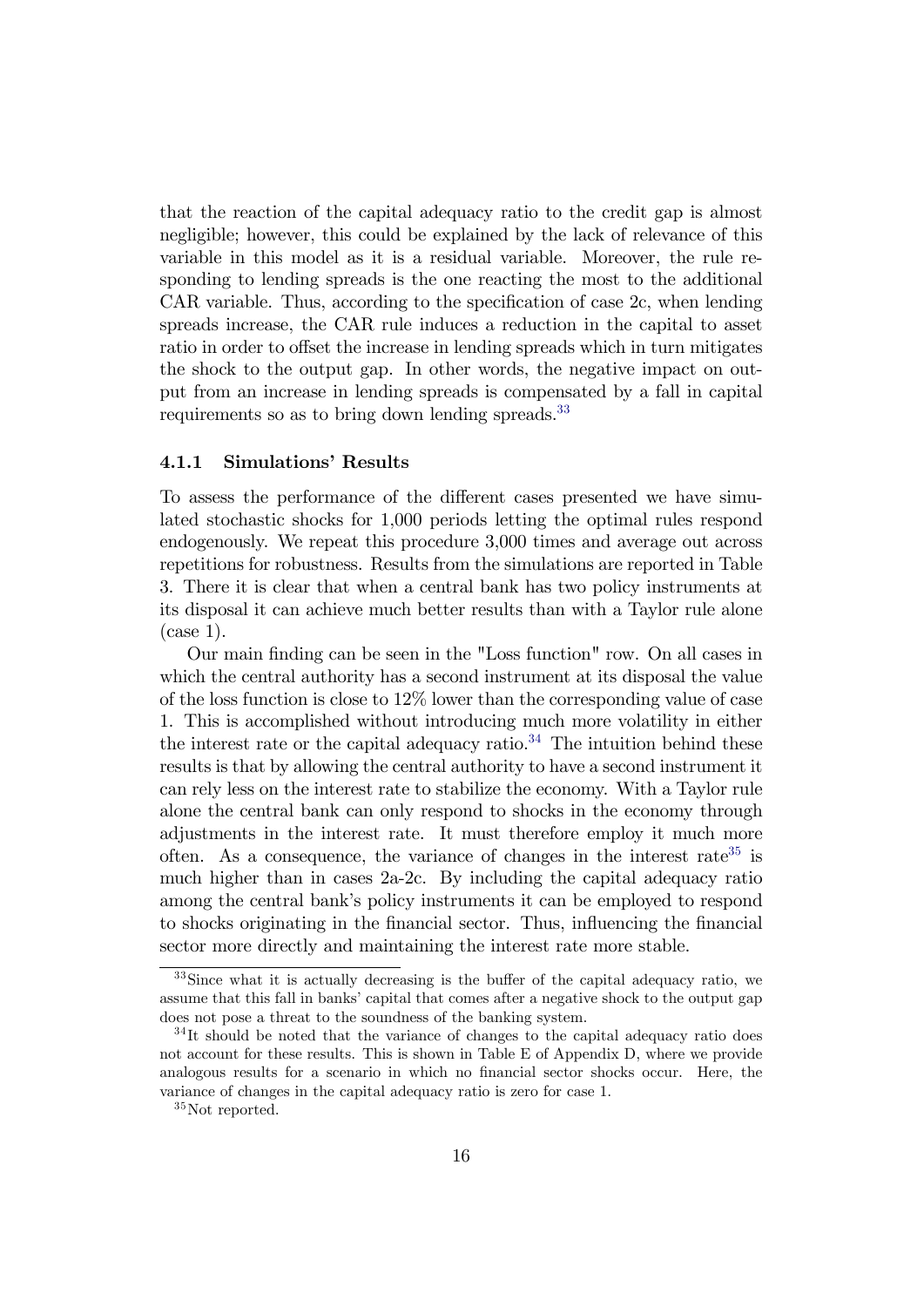|                                                                                         |          | Table 2. Simple Rules' Coefficients |                                                                               |                           |
|-----------------------------------------------------------------------------------------|----------|-------------------------------------|-------------------------------------------------------------------------------|---------------------------|
|                                                                                         |          |                                     | Taylor rule $\Gamma$ aylor rule + $\Gamma$ aylor rule + $\Gamma$ aylor rule + |                           |
|                                                                                         |          | CAR rule                            | CAR rule                                                                      | CAR rule                  |
|                                                                                         | (Case 1) | (Case 2a)                           | Case 2b)                                                                      | $\left($ Case $2c\right)$ |
| Autoregressive Taylor $(f_1)$                                                           | 0.7949   | 0.7973                              | 0.8012                                                                        | 0.7873                    |
| Dutput $\text{gap}(f_2)$                                                                | 4.0423   | 4.0892                              | 4.1826                                                                        | 3.9127                    |
| Inflation gap $(f_3)$                                                                   | 0.9215   | 0.9546                              | 0.9145                                                                        | 1.9581                    |
|                                                                                         |          |                                     |                                                                               |                           |
| Autoregresive CAR $(\theta_1)$                                                          |          | 0.9376                              | 0.9392                                                                        | $0.9392^{\dagger}$        |
| Additional variable CAR $(\tilde{\theta}_2)$                                            |          | 0.0176                              | 0.0011                                                                        | $-0.2043$                 |
| Optimal autoregressive coeficient is greater than one. Simulations were run imposing    |          |                                     |                                                                               |                           |
| the value of the equivalent parameter for the simple rule responding to the credit gap. |          |                                     |                                                                               |                           |

 $\overline{\phantom{a}}$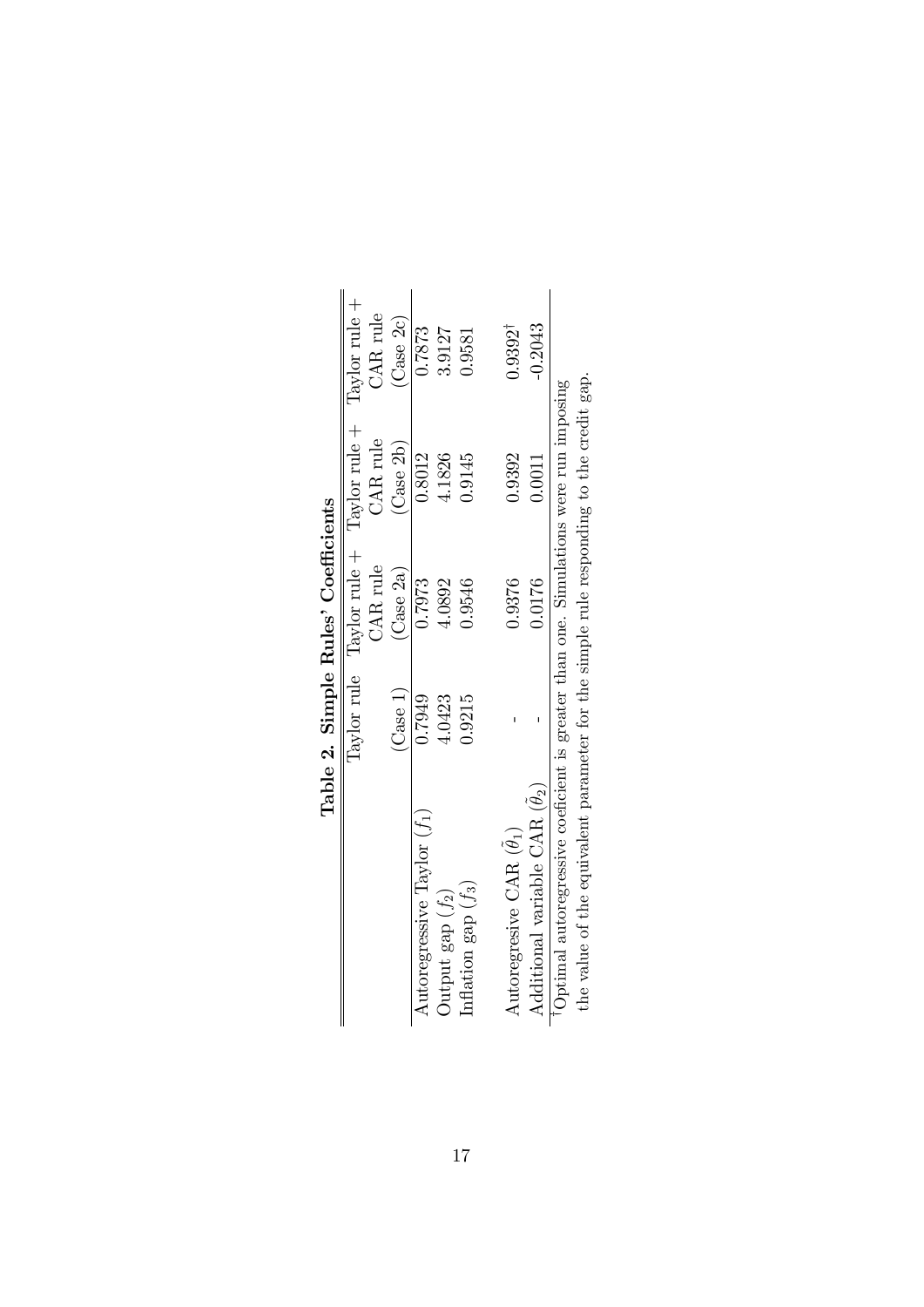| Table 3. Evaluation of Loss Functions and Variances under Different Rules <sup>1</sup>                                        |             |               |                 |                                  |
|-------------------------------------------------------------------------------------------------------------------------------|-------------|---------------|-----------------|----------------------------------|
|                                                                                                                               | Taylor rule | Taylor rule + | Taylor rule $+$ | Taylor rule $+$                  |
|                                                                                                                               |             | CAR rule      | CAR rule        | CAR rule                         |
|                                                                                                                               | (Case 1)    | (Case 2a)     | (Case 2b)       | $\left( \mathrm{Case~2c}\right)$ |
| Loss function                                                                                                                 | 14.1967     | 12.5735       | 12.5669         | 12.4659                          |
| Variance of output gap                                                                                                        | 2.6190      | 2.6364        | 2.6328          | 2.5732                           |
| Variance of inflation gap                                                                                                     | 4.6184      | 4.6805        | 4.6714          | 4.6044                           |
| Variance of Real FX change                                                                                                    | 0.0181      | 0.0211        | 0.0203          | 0.0194                           |
| Variance of interest rate                                                                                                     | 10.7693     | 10.7845       | 10.9477         | 9.8302                           |
| Variance of lending spreads                                                                                                   | 5.3289      | 7.9718        | 7.8925          | 1.5195                           |
| Var of delinquency indexes                                                                                                    | 0.7141      | 0.7205        | 0.7169          | 0.6703                           |
| Variance of credit gap                                                                                                        | 106.0353    | [61.3593      | 157.8088        | 26.1848                          |
| Var of capital adequacy ratio                                                                                                 | 1.8669      | 2.8741        | 2.8201          | 0.9074                           |
| Corr(credit gap, output gap)                                                                                                  | 0.2187      | 0.2062        | 0.2037          | 0.2510                           |
| Corr(credit gap, delinquency index)                                                                                           | $-0.8529$   | $-0.8916$     | $-0.8874$       | $-0.6071$                        |
| Corr(credit gap, CAR)                                                                                                         | $-0.6013$   | $-0.7124$     | $-0.7058$       | 0.0299                           |
| Corr(interest rate, CAR)                                                                                                      | $-0.1988$   | 0.1921        | $-0.2263$       | 0.1635                           |
| $\liminf_{n\to\infty}$ were performed by applying the same random shock scenario to all rules for a forecast of 1.000 periods |             |               |                 |                                  |

18

"Simulations were performed by applying the same random shock scenario to all rules for a forecast of 1,000 periods.<br>The number of repetitions was set at  $3,000$ ; reported figures are the average across repetitions. <sup>†</sup>Simulations were performed by applying the same random shock scenario to all rules for a forecast of 1,000 periods. The number of repetitions was set at 3,000; reported Ögures are the average across repetitions.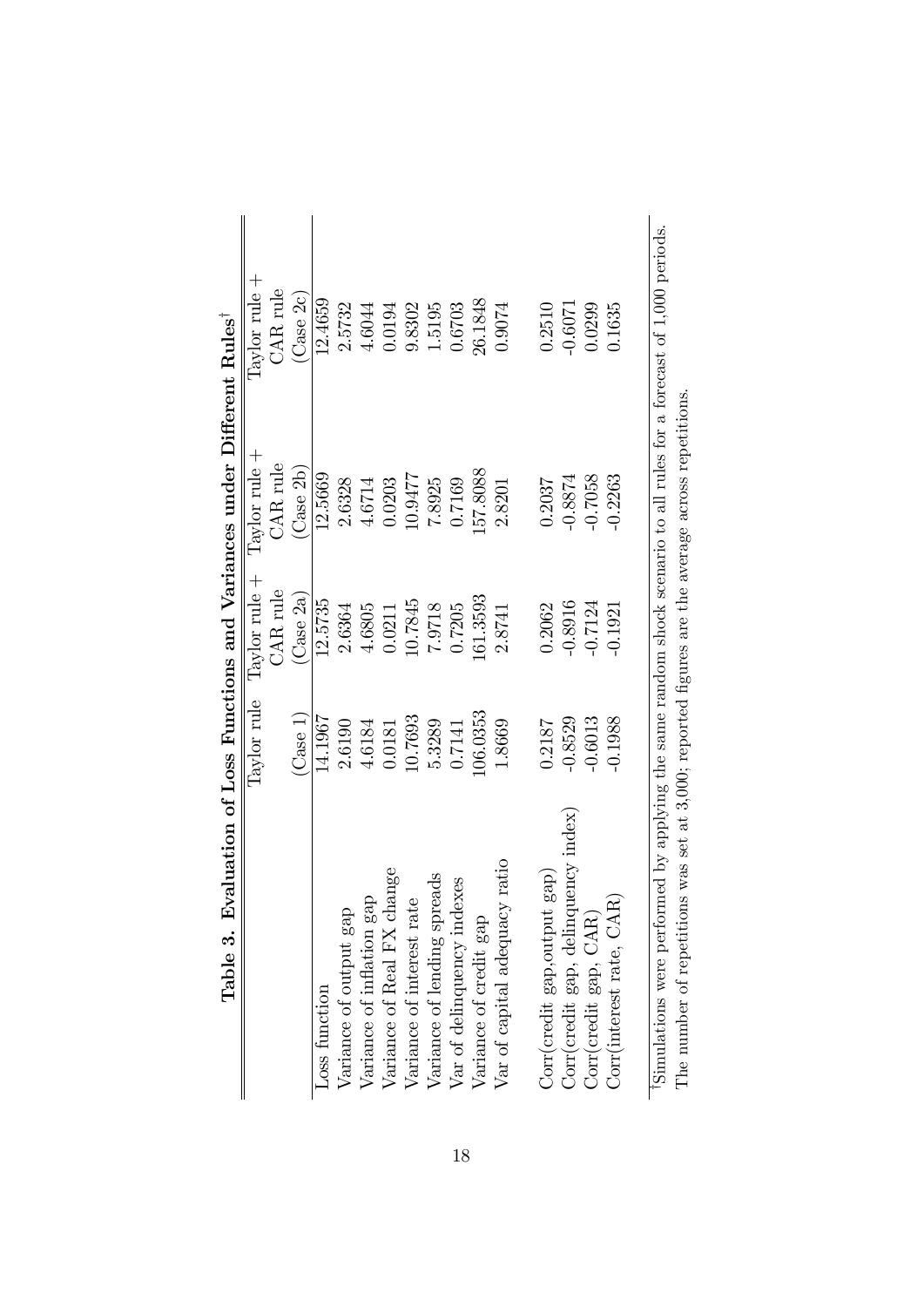Additionally, it should be noted that the particular interaction between both policy instruments varies greatly depending on the variable to which the CAR rule responds. This has important implications for the performance of each rule. Table 3 shows that while the losses decrease with the inclusion of a second policy instrument, less variance in changes to the interest rate does not translate automatically into a reduction of the variance of output and inflation gaps. This is explained by the negative correlation between the interest rate and the capital adequacy ratio, which implies that both policy instruments are offsetting each other to a certain extent in some of the cases.[36](#page-20-0) However, for case 2c the correlation is positive, which indicates that in this case both instruments serve as complements to each other in that they reinforce the policy effect on output and inflation. Thus, the central bank can reduce volatility in both output and inflation with more moderate instrument adjustments.[37](#page-20-1)

Case 2c is an important rule in its own right. We found that twice the variance of the shocks to the output gap would be required to get to the same value of the loss function attained by case 1. That is, case 2c can dampen shocks to the output gap twice the size (in terms of variance) of the one implied by residuals from equation  $(2).^{38}$  $(2).^{38}$  $(2).^{38}$  $(2).^{38}$  By responding to lending spreads, given the structure of the model economy, the CAR rule reacts to financial sector shocks more efficiently as lending spreads are determined only by financial variables. For this same reason it greatly dampens their effect over macroeconomic variables. Furthermore, in this case financial variables display less variance than in the other cases considered. Indeed, for variables such as the credit gap and lending spreads the difference is very large. So, what this exercise suggests is that case 2c has the best performance because  $(i)$  it is a rule that has a direct effect on the channel through which financial sector shocks are transmitted to main macroeconomic variables, and (ii) responds to a variable which accurately reflects stress in the financial sector. These features together account for a large part of the gains observed and suggest that the overall dynamic is one of isolating financial shocks' effect over macroeconomic variables by efficiently reducing financial sector volatility.

In sum, two important insights should be drawn from this exercise. First, the inclusion of a CAR rule in combination with a Taylor rule allows the

<span id="page-20-0"></span> $36$ Recall that this variable has a positive effect on lending spreads which in turn provide the channel through which Önancial sector shocks are transmitted to macroeconomic variables.

<span id="page-20-1"></span><sup>&</sup>lt;sup>37</sup>Notice that the combination of instruments that achieves the smallest loss value is when the correlation between them is positive.

<span id="page-20-2"></span><sup>&</sup>lt;sup>38</sup> $\mathcal{L}(\sigma_x^2|\text{case1}) \approx \mathcal{L}(2\sigma_x^2|\text{case2c})$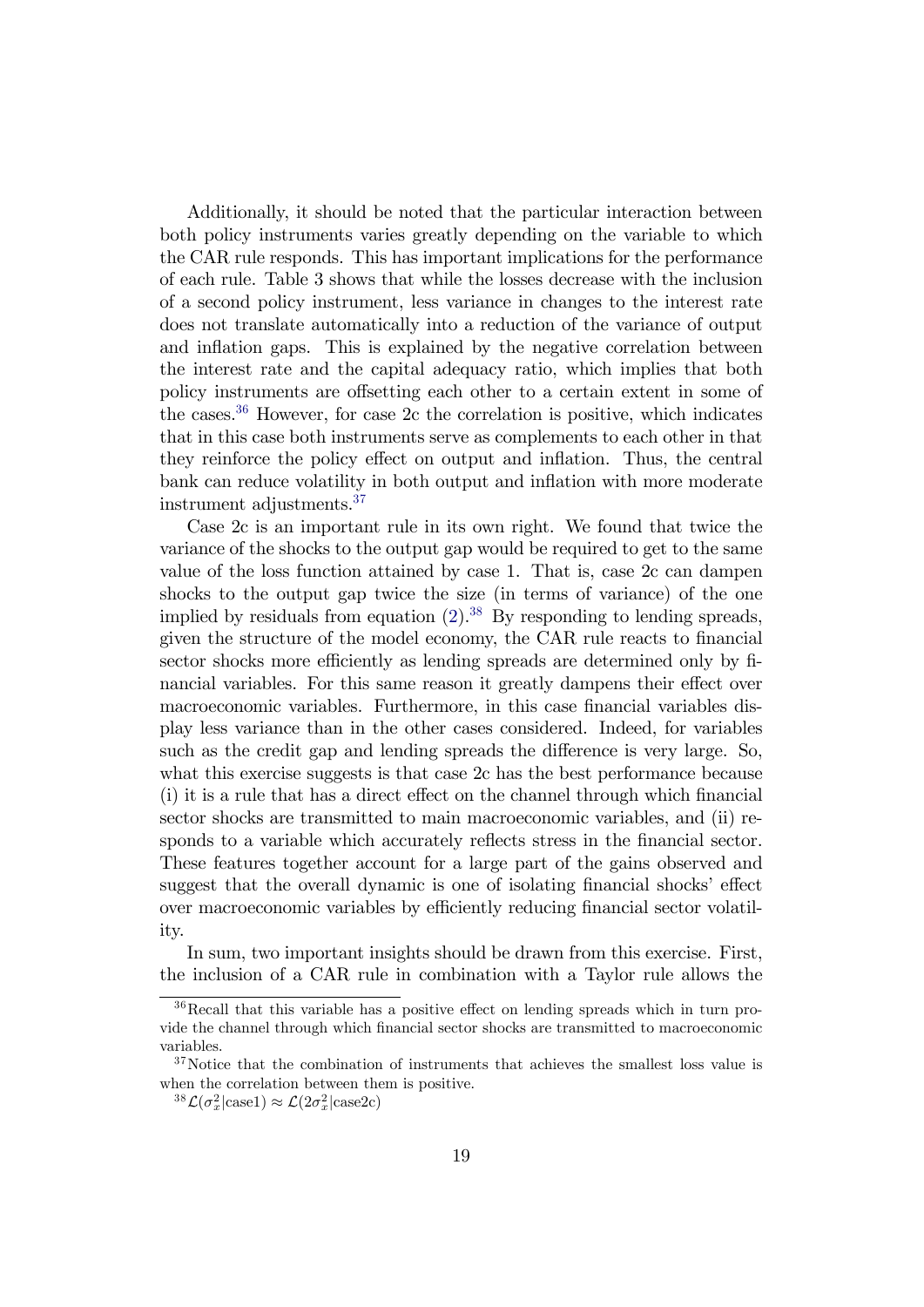central bank to obtain lower losses from a macroeconomic point of view. This is so because it helps the central authority stabilize the economy with much less volatility in changes to the interest rate. Second, the performance of the different rules varies greatly depending on how the CAR rule is defined. The best results are obtained when the CAR rule is such that it is designed as to complement the interest rate rule. Our results suggest that this is achieved when the CAR rule responds to financial variables which accurately reflect distress in the financial sector while at the same time impacting directly main macroeconomic variables.

#### 4.1.2 Impulse-Response Functions

In this section we present impulse-response functions to illustrate the functioning of the model under all policy alternatives considered.

First we show the response of the economy to a typical headline inflation ("cost-push") shock; this is represented in Figure 1. The Ögure shows that the interest rate driven by the Taylor rules in all cases respond likewise. This should not be surprising since according to Table 2 the coefficients of Taylor rules in all cases are very similar. Moreover, notice that the impact of the output gap affects the delinquency index which in turn translates into variations in lending spreads and consequently the credit gap. This is what drives the different response of CAR rules to the original "cost-push" shock, although the effect on the output gap, headline inflation and the interest rate is quite modest. Therefore, although the shock to the core model does generate effects on the financial block, these are mild as it is well known that Taylor rules alone perform well in reaction to "cost-push" and demand shocks. Consequently, the feedback from the financial block to the core model is also moderate and the CAR rules of cases 2a-2c need not play a principal role in stabilizing macroeconomic variables.

Next we present a less familiar scenario where the source of macroeconomic disturbances is an exogenous shock to the delinquency indexes, thus the shock is originated in the financial part of this economy.<sup>[39](#page-21-0)</sup> As can be seen in Figure 2, this case differs significantly from the one previously presented in that CAR rules play a more prominent role. The immediate effect of the shock is an increase in lending spreads which slows down economic activity (also creating a fall in the credit gap) and places upward pressure on inflation. Notice that it is by lessening the magnitude of the impact of the shock on lending spreads that the use of CAR rules (cases 2a-2c) achieve better results relative to a Taylor rule alone (case 1). This is because the initial

<span id="page-21-0"></span> $39$ The shock is given to the delinquency index of the credit to consumption.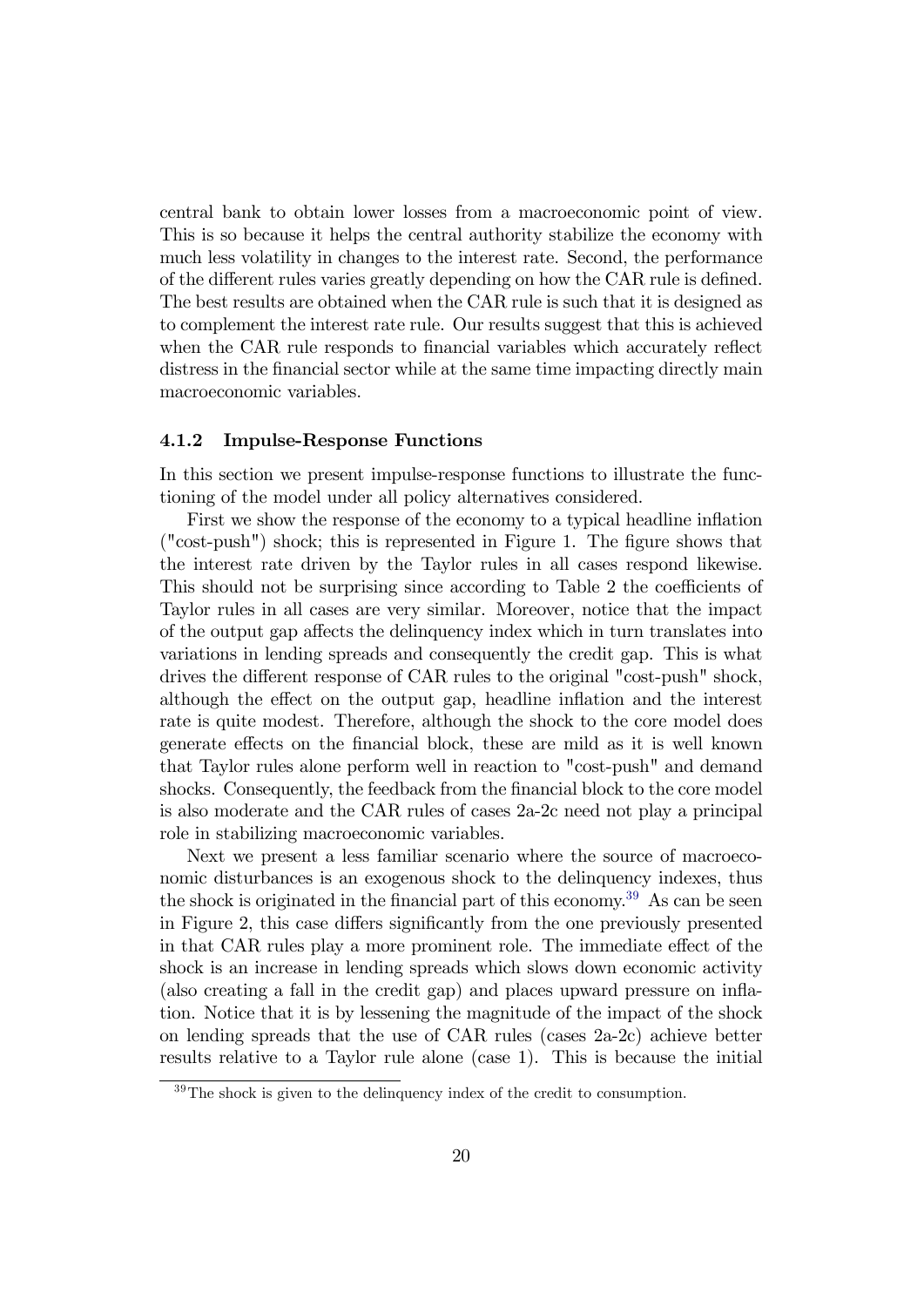



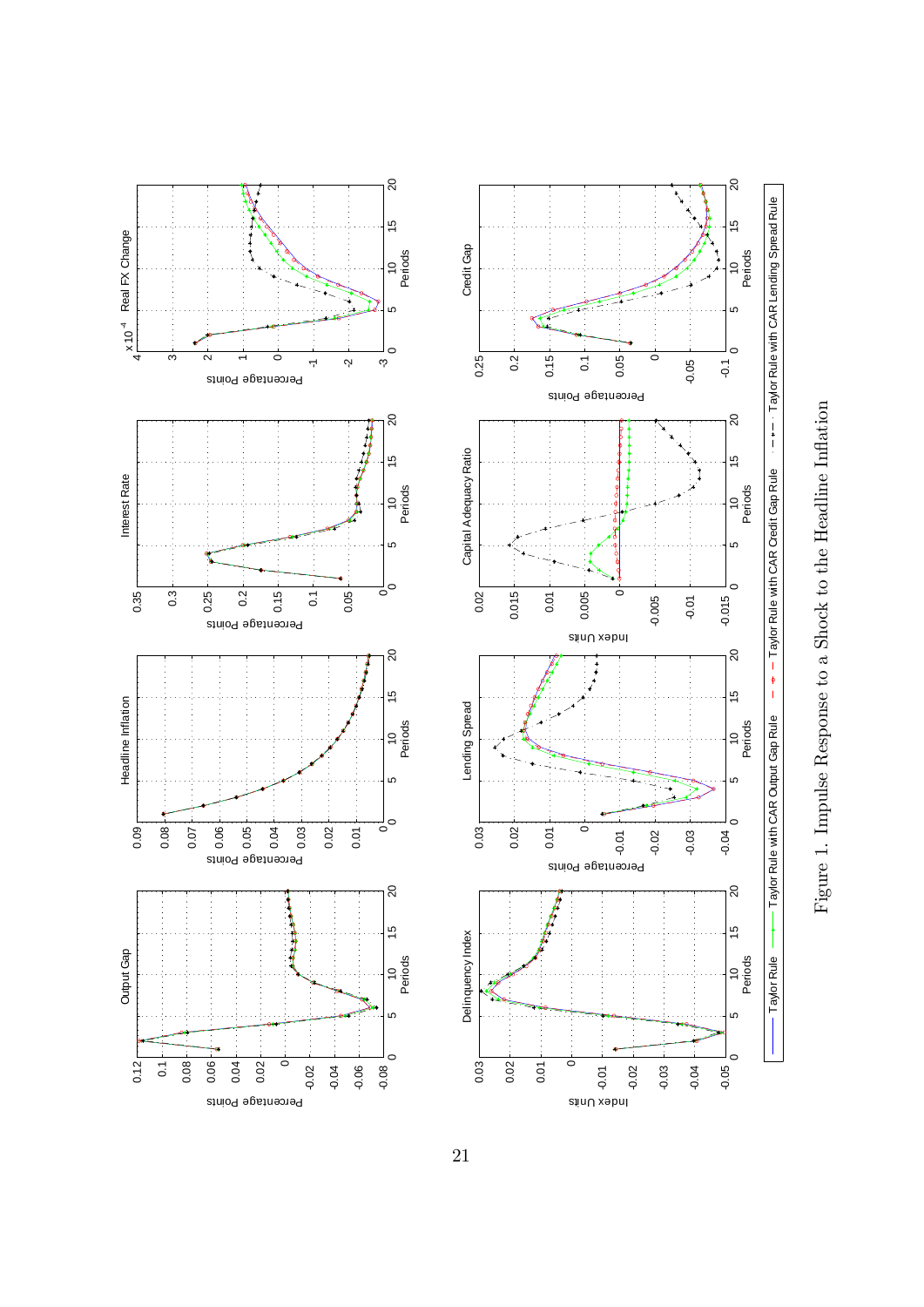



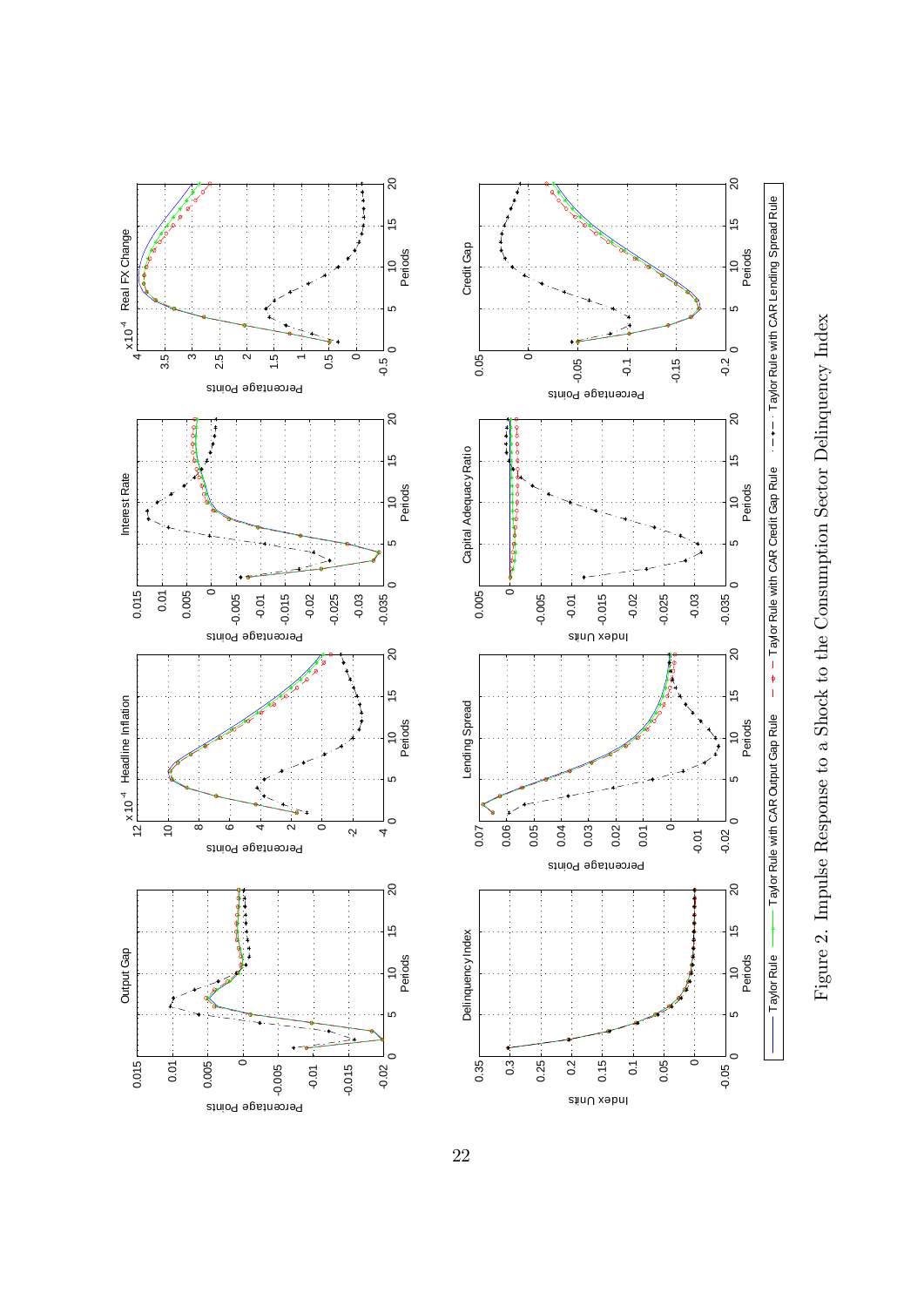increase produced by the shock to the delinquency ratio in lending spreads is partially offset by the reduction in the CAR. This effect is almost negligible in cases 2a and 2b but for the case 2c, this drop is very noteworthy. In such a case, the fall in lending spreads is very sharp; thus, right after the shock, the output gap falls by less than what it does in the other cases (case 1 and cases 2a-2b) which in turn calls for a less abrupt reduction in the interest rate. However, due to smoothing in the CAR rule, the original reduction in the CAR of case 2c cannot be undone quickly and thus the economy experiences an increase in the output gap. This in turn leads to an increase in the interest rate and the credit gap, which is done while mantaining headline inflation more stable than in the other cases. Notice also that the interest rate component of case 2c converges much sooner to its steady state value. So, overall case 2c presents a significant lower level of the loss function when reacting to financial shocks.

The previous findings show that the reaction of the interest rate component amongst cases to a core model shock (here represented by a cost-push shock) is qualitatively the same. Given that the headline inflation and output gap are strongly influenced by the interest rate, the effect on these two variables between cases is similar. This implies that when reacting to this kind of shocks the CAR rule does not add much to stabilizing the economy. Instead, if the source of macroeconomic disturbances lies in the financial sector the CAR component plays an essential role in reducing the impact of the shock. Thus, the central authority can better accomodate shocks when it has a second instrument at its disposal.

### 5 Conclusions

In this paper we have appended a macroeconometric financial block to an otherwise standard semistructural small open economy neokeynesian model for policy analysis estimated for the mexican economy to explore whether two policy instruments, namely, a CAR rule in combination with a Taylor rule may provide a better macroeconomic outcome than a Taylor rule alone. Our results show that with the inclusion of the second policy instrument the central bank can obtain substantial gains from a macroeconomic perspective. Furthermore, we find that when the CAR rule is adequately designed the central authority can achieve a better all around performance. Specifically, inflation and output volatility are greatly reduced without putting too much stress on the financial sector (measured by its variance).

Even though we believe our approach implies that the structure of the model reflects some of the specific frictions present in the mexican economy's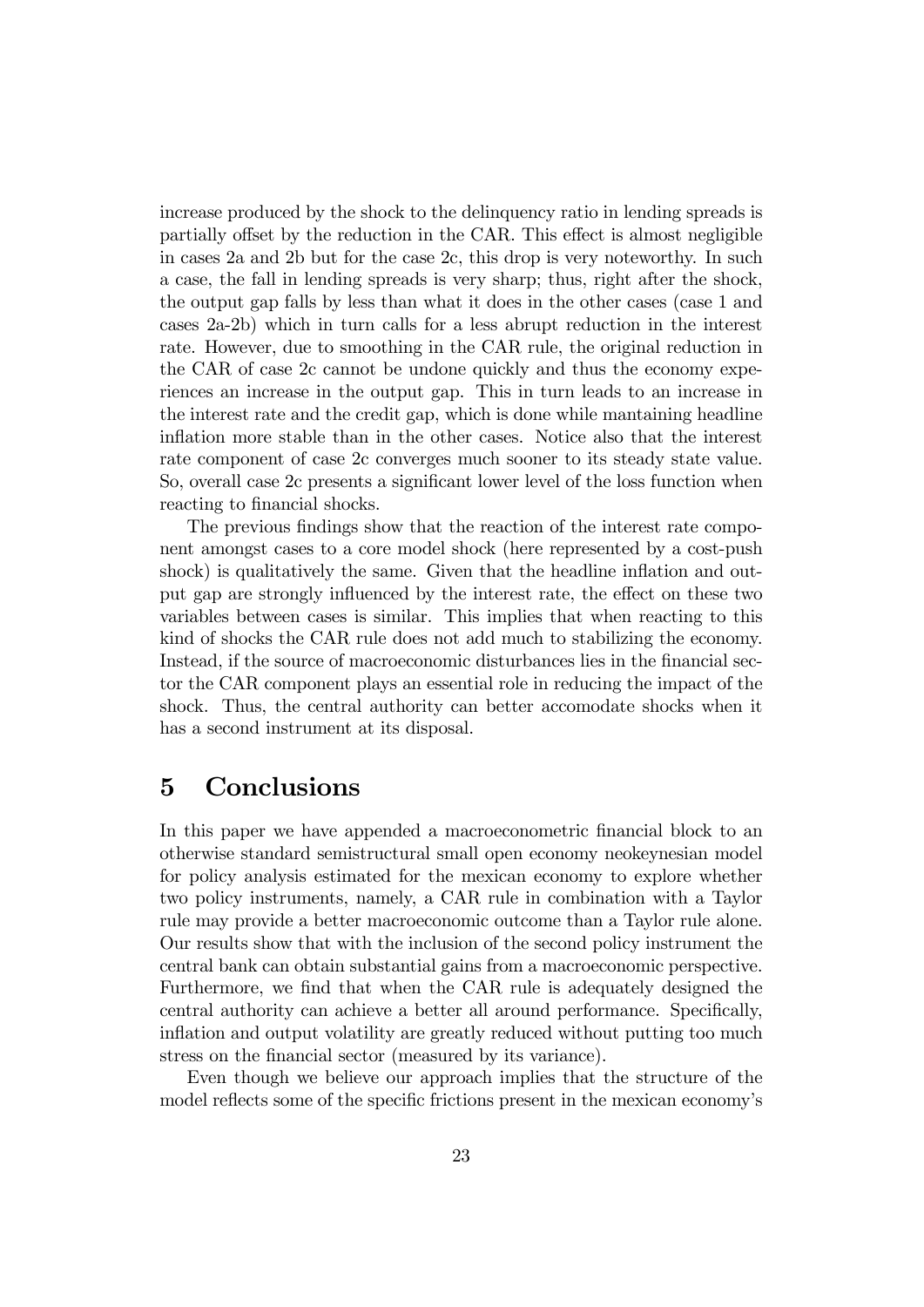Önancial sector we trust that our main Öndings may hold for some other stylized economies where the financial sector is a relevant source of shocks. In general terms, if the central authority wishes to implement a second policy instrument, ideally, it should satisfy the following characteristics: i) an effective ability to influence the channel through which financial frictions affect macroeconomic variables and, ii) it should respond to a variable which accurately captures the state of the financial sector. By satisfying these requirements in designing macroprudential policy tools central banks will be able to affect business cycle dynamics in a positive way. Specifically, the implementation of a simple policy rule in these terms allows the second instrument to complement a traditional Taylor rule by influencing financial variables. This complementarity requires that macroprudential responses to financial sector distress do not offset traditional monetary policy at the macroeconomic level. Rather, a well designed macroprudential policy tool should reinforce the stabilizing effect of monetary policy over output and inflation by isolating macroeconomic variables from financial sector shocks and reducing volatility in this sector.

As evidenced by the recent financial crisis, models used for policy analysis must incorporate financial sector variables in such a way as to contemplate the macroeconomic effects of shocks in this sector. Here we have done so while at the same time capturing feedback effects between these two sectors. Still, robustness checks about these results need to be done for economies in which there is more evidence in favor of credit volume or credit standards driving economic activity. Moreover, it is important to keep in mind that although the exercises presented may be a guideline for setting a system wide capital adequacy ratio, our methodology is silent regarding required capital adjustments across banking institutions. Further research in this direction is needed to complement the present analysis.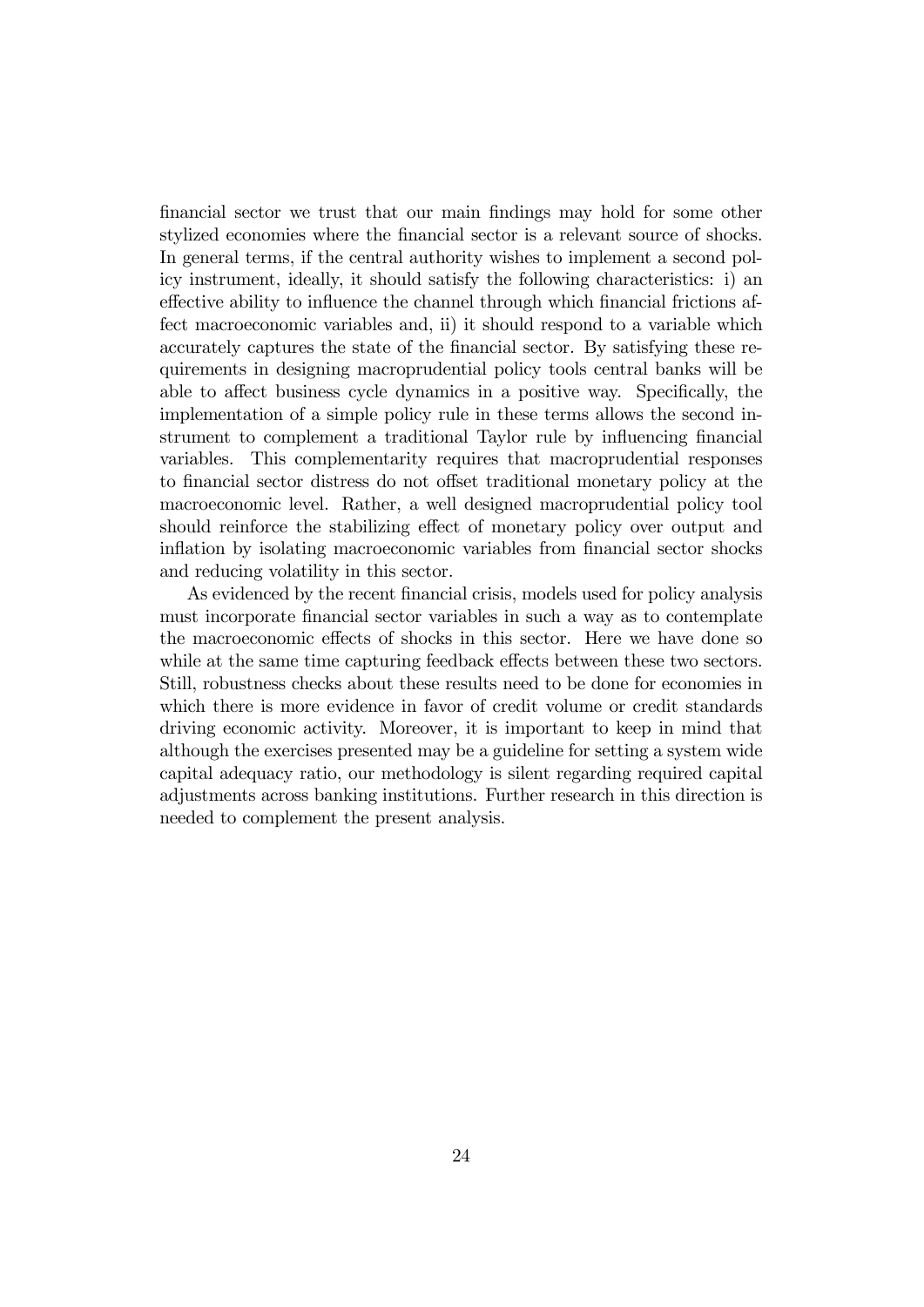## References

- <span id="page-26-8"></span>Aikman, D., Alessandri, P., Eklund, B., Gai, P., Kapadia, S., Martin, E., Mora, N., Sterne, G., Willison, M., 2009. Funding Liquidity Risk in a Quantitative Model of Systemic Stability. Bank of England.
- <span id="page-26-4"></span>Angelini, P., Neri, S., Panetta, F., 2010. Monetary and Macroprudential Policies. Bank of Italy.
- <span id="page-26-7"></span>Angeloni, I., Faia, E., 2009. A Tale of Two Policies: Prudential Regulation and Monetary Policy with Fragile Banks, mimeo.
- <span id="page-26-1"></span>Baily, M., Campbell, J., Cochrane, J., Diamond, D., Duffie, D., French, K., Kashyap, A., Mishkin, F., Rajan, R., Shiller, R., 2010. The Squam Lake Report: Fixing the Financial System. Princeton University Press.
- <span id="page-26-6"></span>Banxico, 2010. Reporte del Sistema Financiero. Banco de MÈxico.
- <span id="page-26-5"></span>Barrell, R., Gottschalk, S., 2006. The Impacts of Capital Adequacy Requirements on Emerging Markets. Working Paper, National Institute of Economic and Social Research, London.
- <span id="page-26-10"></span>Beau, D., Clerc, L., Mojon, B., 2011. Macroprudential Policy and the Conduct of Monetary Policy. Banque de France Occasional Paper.
- <span id="page-26-2"></span>Borio, C., Disyatat, P., 2010. Unconventional Monetary Policies: An Appraisal. The Manchester School  $78$  (s1),  $53-89$ .
- <span id="page-26-0"></span>Caruana, J., 2010. Basel III: Towards a Safer Financial System, speech at the 3rd Santander International Banking Conference, Madrid.
- <span id="page-26-3"></span>Cecchetti, S., Gyntelberg, J., Hollanders, M., 2009. Central Counterparties for Over-the-counter Derivatives. BIS Quarterly Review.
- <span id="page-26-12"></span>Christiano, L., Ilut, C., Motto, R., Rostagno, M., 2010. Monetary Policy and Stock Market Booms. NBER Working Paper.
- <span id="page-26-11"></span>Clarida, R., Gali, J., Gertler, M., 1999. The Science of Monetary Policy: A New Keynesian Perspective. Journal of Economic Literature 37 (4), 1661– 1707.
- <span id="page-26-9"></span>Covas, F., Fujita, S., 2009. Time-varying Capital Requirements in a General Equilibrium Model of Liquidity Dependence, mimeo, Federal Reserve Bank of Philadelphia.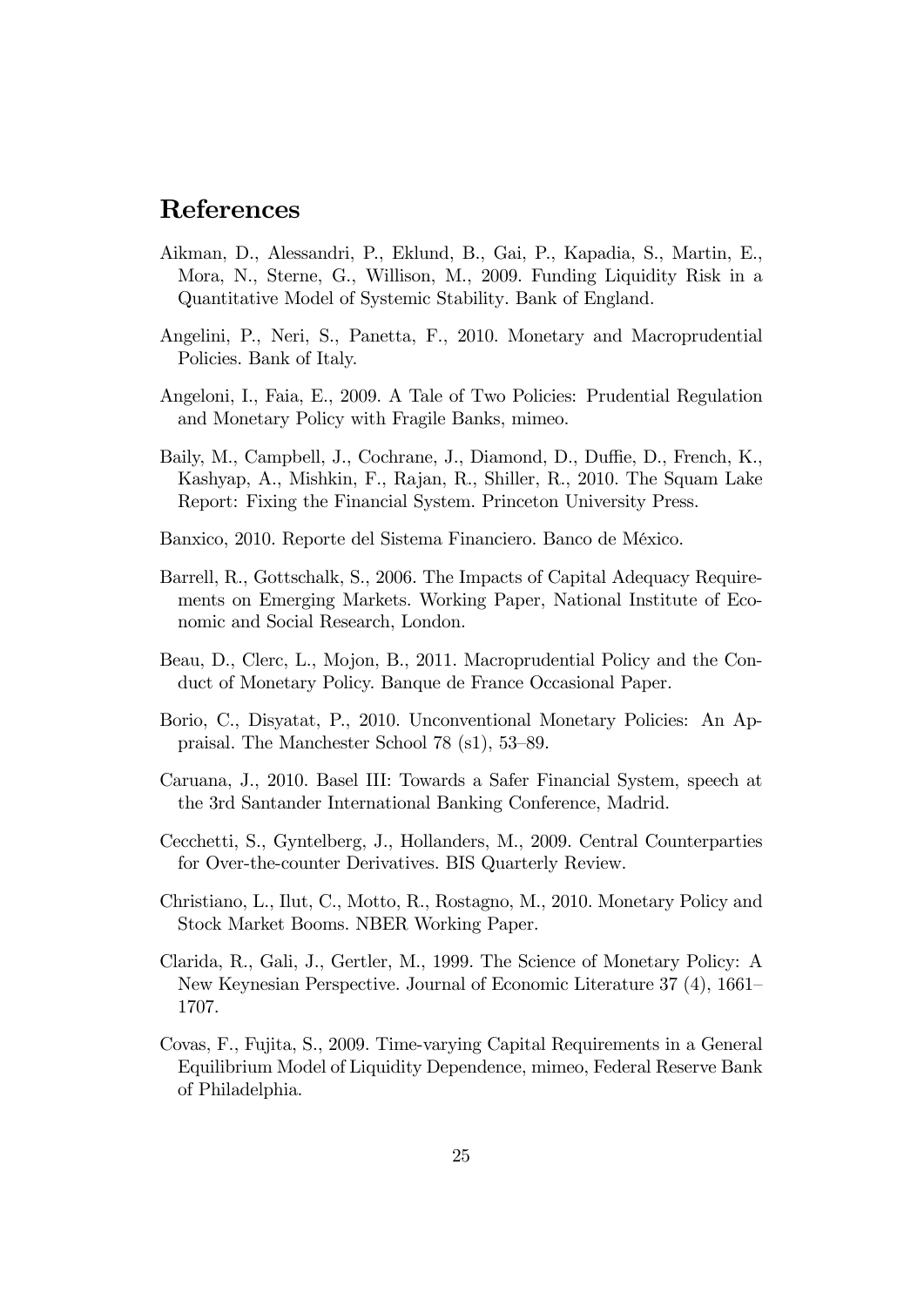- <span id="page-27-2"></span>Curdia, V., Woodford, M., 2010a. Credit Spreads and Monetary Policy. Journal of Money, Credit and Banking 42, 3–35.
- <span id="page-27-3"></span>Curdia, V., Woodford, M., 2010b. The Central Bank Balance Sheet as an Instrument of Monetary Policy. NBER Working Paper.
- <span id="page-27-6"></span>Dib, A., 2010. Banks, Credit Market Frictions and Business Cycles, mimeo, Bank of Canada.
- <span id="page-27-10"></span>Erceg, C., Henderson, D., Levin, A., 2000. Optimal Monetary Policy with Staggered Wage and Price Contracts. Journal of Monetary Economics  $46(2), 281-313.$
- <span id="page-27-8"></span>Freedman, C., Johnson, M., Kriljenko, C., Ivan, J., Garcia-Saltos, R., Laxton, D., 2009. Adding Latin America to the Global Projection Model. IMF Working Papers 9085 (200), 1–48.
- <span id="page-27-0"></span>Galati, G., Moessner, R., 2011. Macroprudential Policy - A Literature Review. BIS Working Paper No. 337.
- <span id="page-27-4"></span>Gertler, M., Karadi, P., 2009. A Model of Unconventional Monetary Policy, mimeo, New York University.
- <span id="page-27-5"></span>Gertler, M., Kiyotaki, N., 2010. Financial Intermediation and Credit Policy in Business Cycle Analysis. Handbook of Monetary Economics.
- <span id="page-27-11"></span>Goodhart, C., 2009. The Regulatory Response to the Financial Crisis. Edward Elgar Publishing.
- Goodhart, C., 2010. The changing role of central banks. Bank for International Settlements, Monetary and Economic Department.
- <span id="page-27-1"></span>Macroeconomic-Assessment-Group, 2010a. Assessing the Macroeconomic Impact of the Transition to Stronger Capital and Liquidity Requirements. Bank for International Settlements, Basel.
- <span id="page-27-12"></span>Macroeconomic-Assessment-Group, 2010b. Assessing the Macroeconomic Impact of the Transition to Stronger Capital and Liquidity Requirements. Final Report, Bank for International Settlements, Basel.
- <span id="page-27-7"></span>Meh, C., Moran, K., 2010. The Role of Bank Capital in the Propagation of Shocks. Journal of Economic Dynamics and Control  $34$   $(3)$ ,  $555-576$ .
- <span id="page-27-9"></span>Sidaoui, J., Ramos-Francia, M., 2008. The Monetary Transmission Mechanism in Mexico: Recent Developments. BIS Papers chapters 35, 363–394.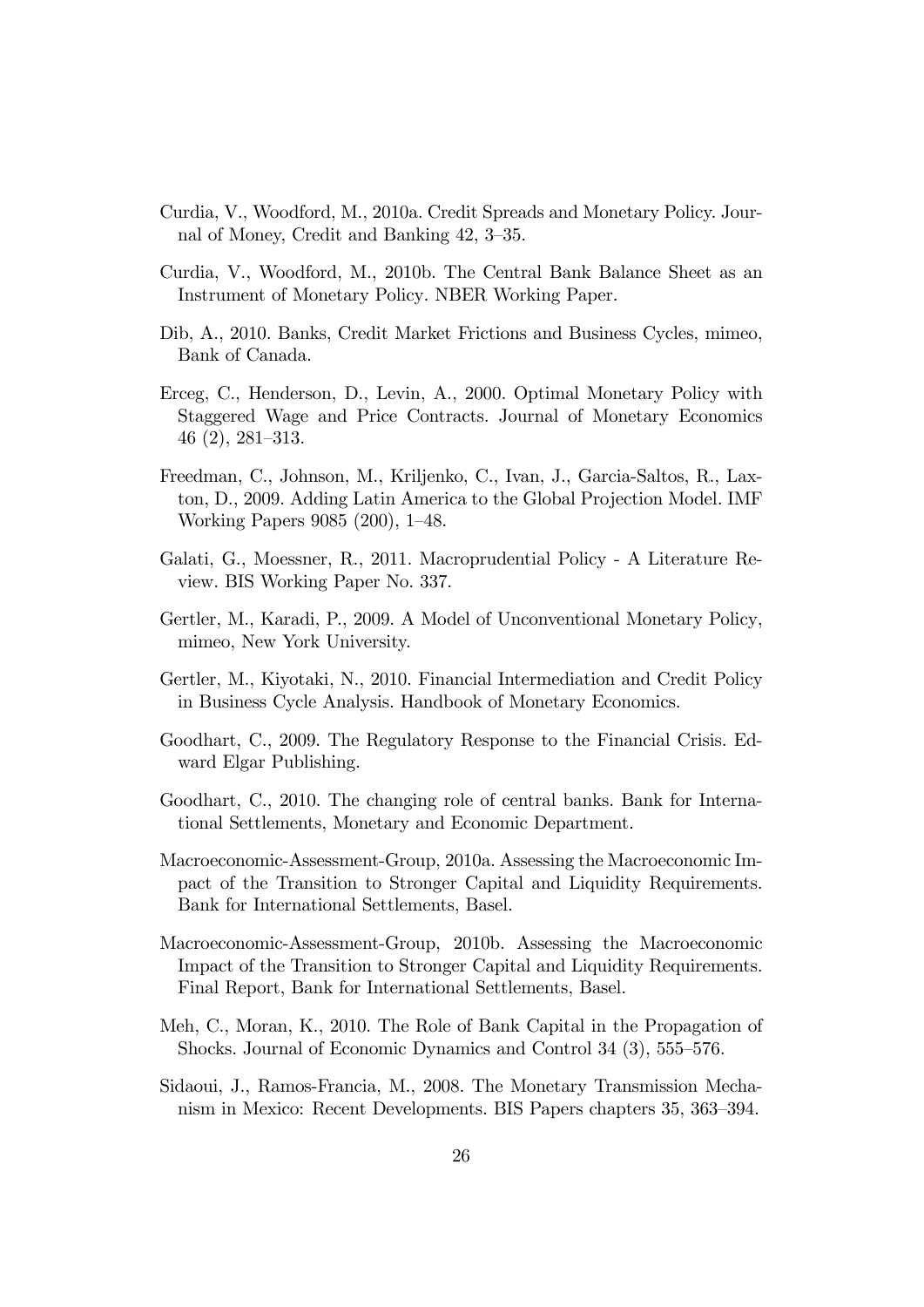- <span id="page-28-0"></span>Smets, F., Wouters, R., 2003. An Estimated Dynamic Stochastic General Equilibrium Model of the Euro Area. Journal of the European Economic Association 1 $(5)$ , 1123-1175.
- <span id="page-28-1"></span>Soderlind, P., 1999. Solution and Estimation of RE Macromodels with Optimal Policy. European Economic Review 43, 813-823.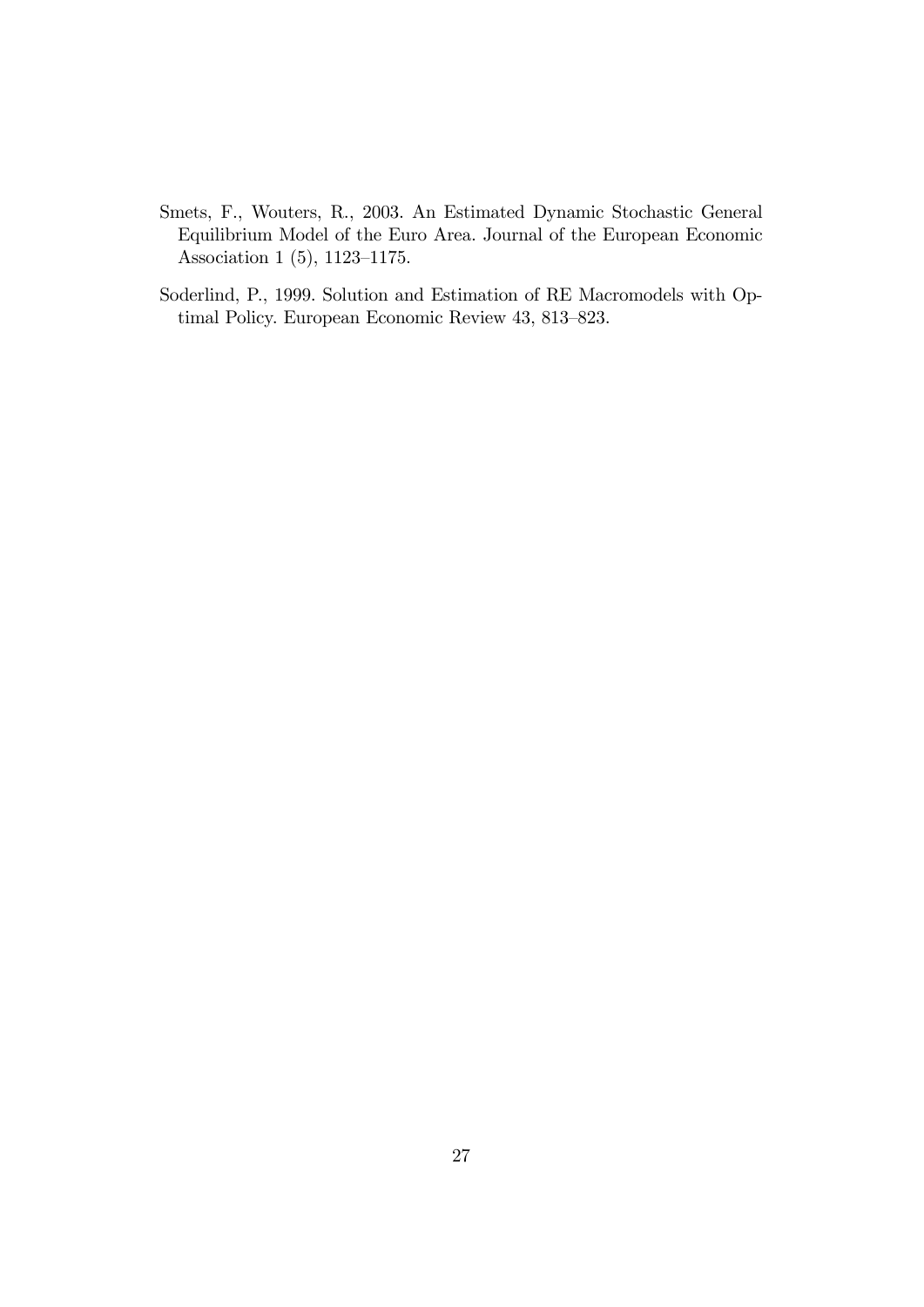# Appendix

# A Estimation of the Model

Here we present the estimation for the variables of the financial block. Given the possible correlation among the three sectors considered, we have employed a better suited method that allow us to use this information to obtain better estimators. That way, we have estimated the three lending spreads equations [\(3\)](#page-9-2), the delinquency ratio equations [\(4\)](#page-10-1) and the credit gap equations [\(5\)](#page-10-2) using seemingly unrelated regressions (SUR). Results from the SUR on Lending Spreads are presented in Table A. All data was found to be stationary according to the usual set of tests used for this purpose.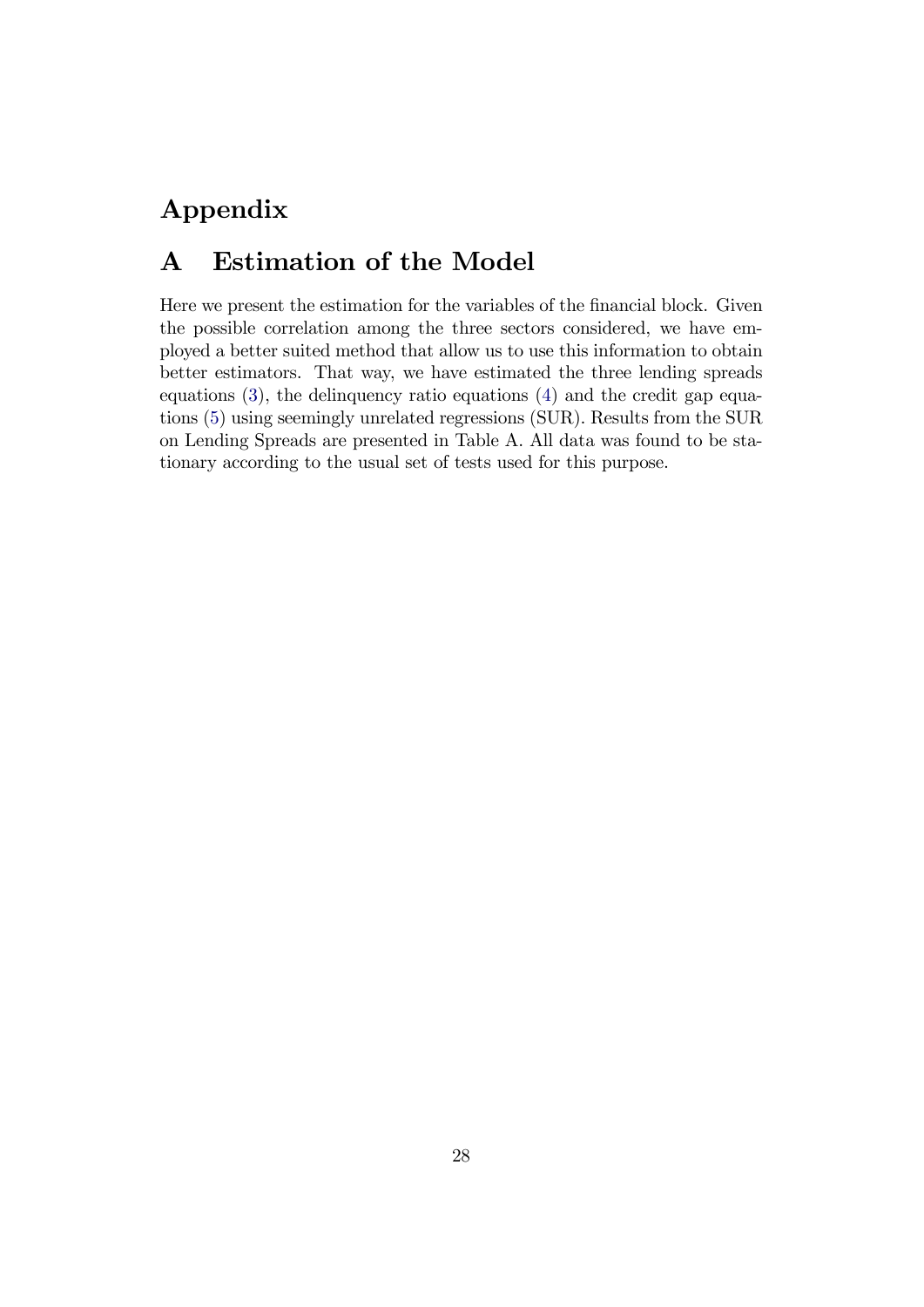|                                           |                                             |                               | Non-financial corporations                              |        |                                                                                                                                                                               |
|-------------------------------------------|---------------------------------------------|-------------------------------|---------------------------------------------------------|--------|-------------------------------------------------------------------------------------------------------------------------------------------------------------------------------|
|                                           |                                             |                               |                                                         |        | $spread^{corp}_{t} = \gamma^{corp}_{0} + \gamma^{corp}_{1} spread^{corp}_{t-1} + \gamma^{corp}_{2}delin^{corp}_{t} + \gamma^{corp}_{3} CAR_{t} + \varepsilon_{spread^{j}, t}$ |
|                                           | Coef                                        | t-stat                        |                                                         |        | p-value                                                                                                                                                                       |
| corp<br>$\gamma_0$                        | $-9.7568$                                   | -4.9893                       |                                                         |        | 0.0000                                                                                                                                                                        |
| $\gamma_1^{corp}$                         | 0.6932                                      | 10.4009                       |                                                         |        | 0.0000                                                                                                                                                                        |
|                                           | 0.1521                                      | 5.2417                        |                                                         |        | 0.0000                                                                                                                                                                        |
| $\frac{\gamma_2^{corp}}{\gamma_3^{corp}}$ | 0.6455                                      | 5.2842                        |                                                         |        | 0.0000                                                                                                                                                                        |
| $R-squared$                               | 0.8624                                      | Adj. $R$ – squared            |                                                         |        | 0.8459                                                                                                                                                                        |
|                                           |                                             |                               |                                                         |        |                                                                                                                                                                               |
|                                           |                                             |                               | Consumption                                             |        |                                                                                                                                                                               |
|                                           |                                             |                               |                                                         |        | $spread^{cons}_t = \gamma^{cons}_0 + \gamma^{cons}_1 spread^{cons}_{t-1} + \gamma^{cons}_2delin^{cons}_t + \gamma^{cons}_3 CAR_t + \varepsilon_{spread^j,t}$                  |
|                                           | Coef                                        | t-stat                        |                                                         |        | p-value                                                                                                                                                                       |
| $\gamma_0^{cons}$                         | 18.7293                                     | 3.9687                        |                                                         |        | 0.0000                                                                                                                                                                        |
| $\gamma_1^{cons}$                         | 0.1584                                      | 1.0595                        |                                                         |        | 0.2927                                                                                                                                                                        |
| $\gamma_2^{cons}$                         | 0.2115                                      | 4.5330                        |                                                         |        | 0.0000                                                                                                                                                                        |
| $\gamma_3^{cons}$                         | $-0.0769$                                   | $-0.3056$                     |                                                         |        | 0.7607                                                                                                                                                                        |
| $R-squared$                               | 0.7998                                      | Adj. $R$ – squared            |                                                         |        | 0.7757                                                                                                                                                                        |
|                                           |                                             |                               |                                                         |        |                                                                                                                                                                               |
|                                           |                                             |                               | Mortgage                                                |        |                                                                                                                                                                               |
|                                           |                                             |                               |                                                         |        | $spread^{mort}_t = \gamma^{mort}_0 + \gamma^{mort}_1 spread^{mort}_{t-1} + \gamma^{mort}_2delin^{mort}_t + \gamma^{mort}_3 CAR_t + \varepsilon_{spread^j,t}$                  |
|                                           | $\overline{\mathrm{Coef}}$                  | t-stat                        |                                                         |        | p-value                                                                                                                                                                       |
| $\gamma_0^{mort}$                         | $-8.9867$                                   | $-4.6882$                     |                                                         |        | 0.0000                                                                                                                                                                        |
| $\gamma_1^{mort}$                         | 0.6695                                      | 11.2574                       |                                                         |        | 0.0000                                                                                                                                                                        |
| $\gamma_2^{mort}$                         | 0.1605                                      | 5.8436                        |                                                         |        | 0.0000                                                                                                                                                                        |
| $\gamma_3^{mort}$                         | 0.6244                                      | 5.2177                        |                                                         |        | 0.0000                                                                                                                                                                        |
| $R-squared$ 0.8411                        |                                             | Adj. $R$ – squared            |                                                         |        | 0.8220                                                                                                                                                                        |
|                                           |                                             |                               |                                                         |        |                                                                                                                                                                               |
|                                           |                                             | Residual Covariance Matrix    |                                                         |        |                                                                                                                                                                               |
|                                           |                                             | $\varepsilon_{spread^{corp}}$ | $\varepsilon_{spread}$ cons $\varepsilon_{spread}$ mort |        |                                                                                                                                                                               |
|                                           | $\varepsilon_{spread^{corp}}$               | 0.3145                        | 0.2570                                                  | 0.2940 |                                                                                                                                                                               |
|                                           | $\varepsilon_{spread}$                      | 0.2570                        | 0.6551                                                  | 0.3106 |                                                                                                                                                                               |
|                                           | $\varepsilon_{spread}^{\varepsilon_{mort}}$ | 0.2940                        | 0.3106                                                  | 0.3821 |                                                                                                                                                                               |

Table A: SUR Lending Spreads

On Table B the results from the SUR on Delinquency Indexes are presented. An important remark should be done; for this estimation we have calibrated the coefficients of the output gap on the three delinquency indexes as to match the correlation between each sector and the output gap found in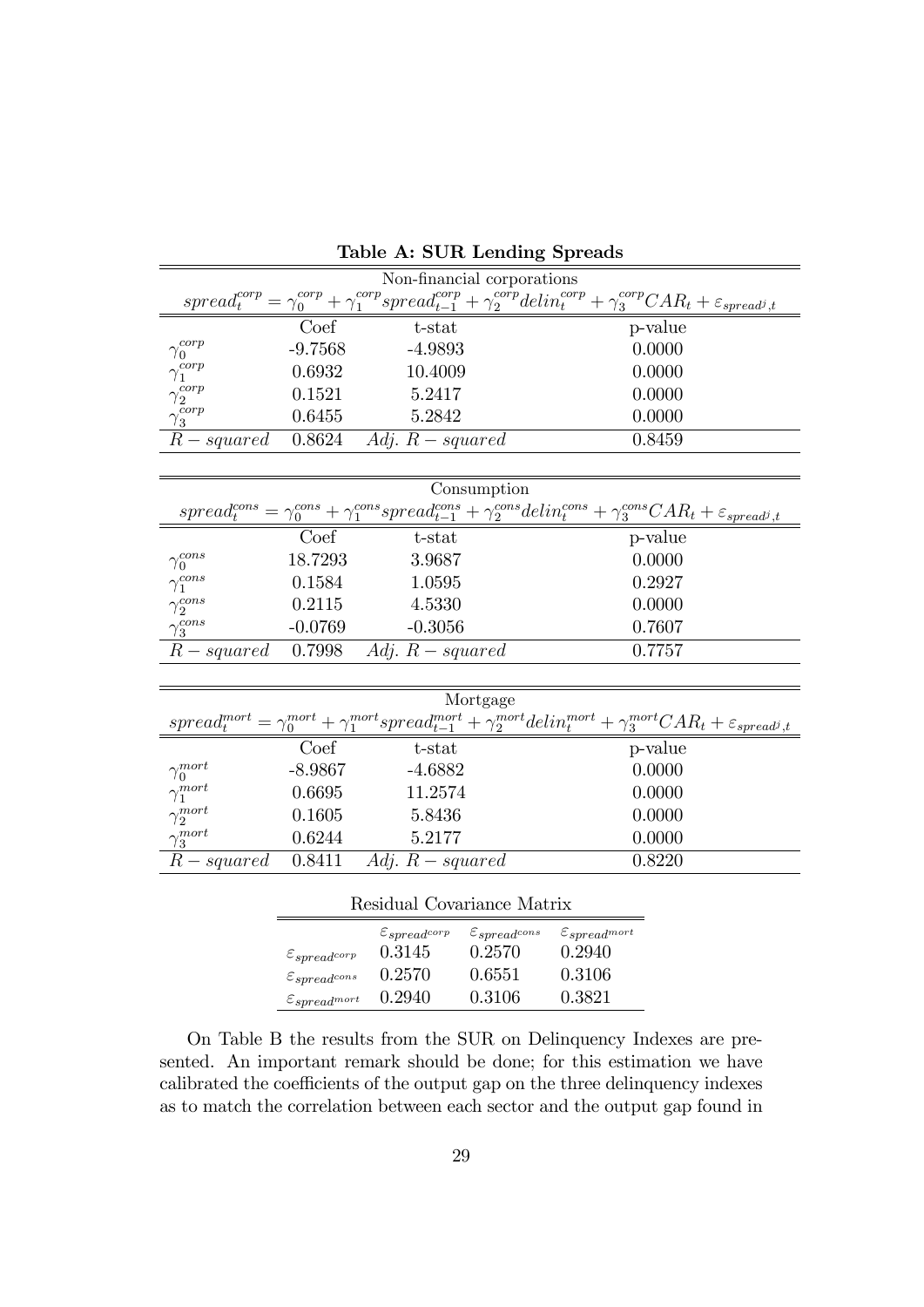the data. Furthermore, for estimation purposes, in case of the consumption delinquency index we have estimated a coefficient for a trend in time as data shows a clear trend in the estimated period.

|                                           |                   | rable <b>D:</b> SUR Definquency indexes                                                                                       |                                                                                                                                                       |
|-------------------------------------------|-------------------|-------------------------------------------------------------------------------------------------------------------------------|-------------------------------------------------------------------------------------------------------------------------------------------------------|
|                                           |                   | Non-financial corporations                                                                                                    |                                                                                                                                                       |
|                                           |                   | $delin_t^{corp} = \varphi_0^{corp} + \varphi_1^{corp}delin_{t-1}^{corp} + \varphi_2^{corp}x_t + \varepsilon_{delin^{corp},t}$ |                                                                                                                                                       |
|                                           | Coef              | $t$ -stat                                                                                                                     | p-value                                                                                                                                               |
|                                           | 0.9933            | 1.8957                                                                                                                        | 0.0616                                                                                                                                                |
| $\varphi^{corp}_{0} \ \varphi^{corp}_{1}$ | 0.7542            | 10.5646                                                                                                                       | 0.0000                                                                                                                                                |
| $\varphi_2^{corp}$                        | $-0.8013^{\circ}$ |                                                                                                                               |                                                                                                                                                       |
|                                           |                   | $R-squared$ 0.6673 Adj. $R-squared$                                                                                           | 0.6550                                                                                                                                                |
|                                           |                   |                                                                                                                               |                                                                                                                                                       |
|                                           |                   | Consumption                                                                                                                   |                                                                                                                                                       |
|                                           |                   |                                                                                                                               | $delin_t^{cons} = \varphi_0^{cons} + \varphi_1^{cons}delin_{t-1}^{cons} + \varphi_2^{cons}x_t + \varphi_3^{cons}trend + \varepsilon_{delin^{cons},t}$ |
|                                           | Coef              | $t$ -stat                                                                                                                     | p-value                                                                                                                                               |
| $\varphi_0^{cons}$                        | $-9.2659$         | $-6.4382$                                                                                                                     | 0.0000                                                                                                                                                |
| $\varphi_1^{cons}$                        | 0.6518            | 12.0096                                                                                                                       | 0.0000                                                                                                                                                |
| $\varphi_2^{cons}$                        | $-0.2413^{\circ}$ |                                                                                                                               |                                                                                                                                                       |
| $\varphi_3^{cons}$                        | 0.3105            | 6.9364                                                                                                                        | 0.0000                                                                                                                                                |
| $R-squared$                               |                   | 0.9870 $Adj. R-squared$                                                                                                       | 0.9860                                                                                                                                                |
|                                           |                   |                                                                                                                               |                                                                                                                                                       |
|                                           |                   | Mortgage                                                                                                                      |                                                                                                                                                       |
|                                           |                   | $delin_t^{mort} = \varphi_0^{mort} + \varphi_1^{mort}delin_{t-1}^{mort} + \varphi_2^{mort}x_t + \varepsilon_{delin^{mort},t}$ |                                                                                                                                                       |
|                                           | Coef              | $t$ -stat                                                                                                                     | p-value                                                                                                                                               |
|                                           | 1.8144            | 3.4765                                                                                                                        | 0.0008                                                                                                                                                |
| $\varphi_0^{mort} \\ \varphi_1^{mort}$    | 0.6834            | 10.4434                                                                                                                       | 0.0000                                                                                                                                                |
| $\varphi_2^{mort}$                        | $-0.6811^{\circ}$ |                                                                                                                               |                                                                                                                                                       |
|                                           |                   | $R-squared$ 0.6746 Adj. $R-squared$                                                                                           | 0.6626                                                                                                                                                |

Table B: SUR Delinquency Indexes

| <sup>b</sup> The coefficients multiplying the output gap were calibrated as to match |  |  |  |
|--------------------------------------------------------------------------------------|--|--|--|
| the correlation found on the historical data.                                        |  |  |  |

|                              | Residual Covariance Matrix |                            |                            |
|------------------------------|----------------------------|----------------------------|----------------------------|
|                              | $\varepsilon_{delin}$ cons | $\varepsilon_{delin}$ córp | $\mathcal{E}_{delin}$ mort |
| $\mathcal{E}_{delin}$ cons   | 0.401                      | 0.0665                     | 0.0277                     |
| $\varepsilon_{delin^{corp}}$ | 0.0665                     | 0.2553                     | 0.0349                     |
| $\epsilon_{delint^{mort}}$   | 0.0277                     | 0.0349                     | 0.0842                     |

On Table C the SUR estimators for the Credit Gap equations are presented. We should notice that all signs are the ones expected from theory and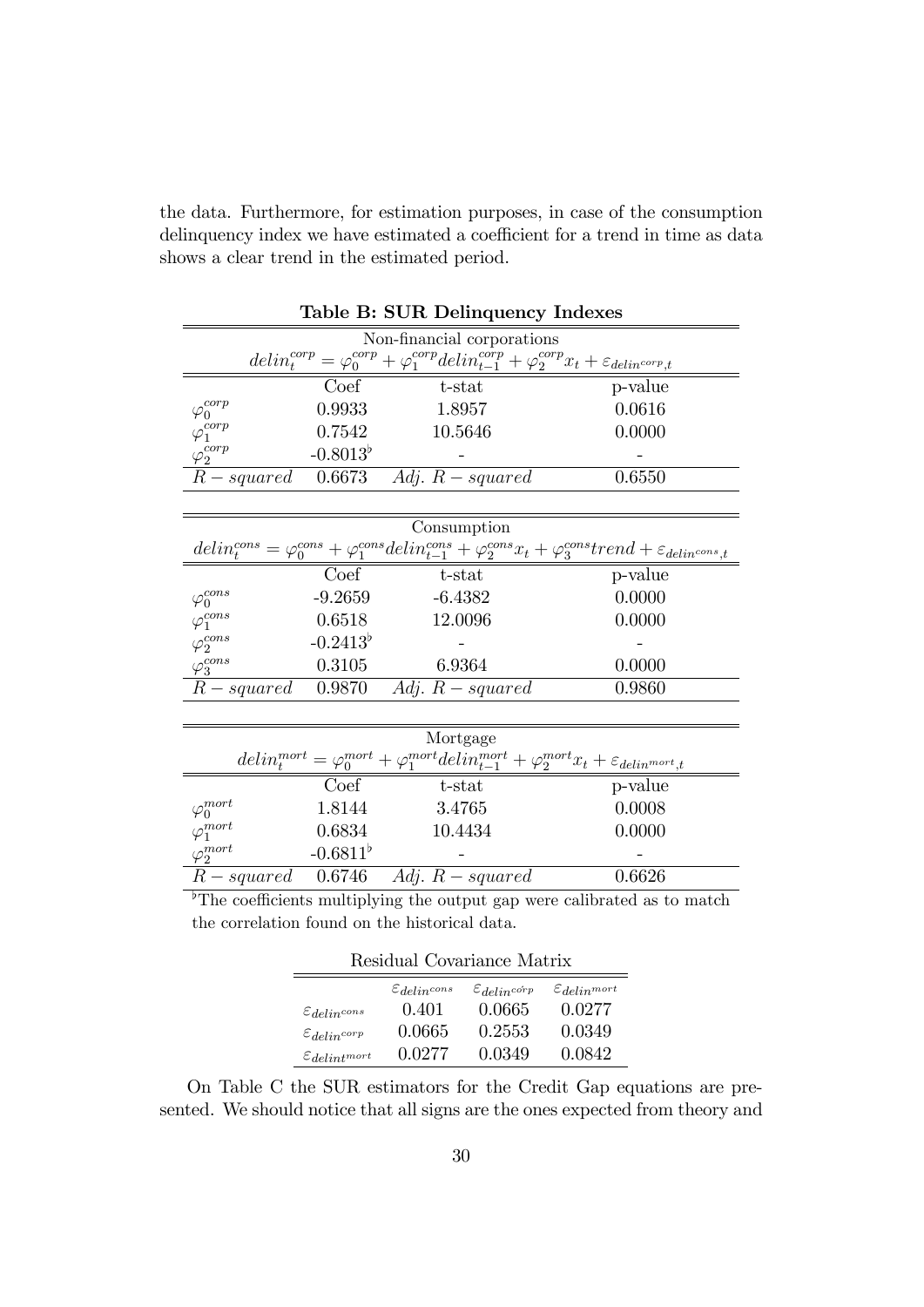| that the cycle does plays a major part in the behavior of credit, even when |
|-----------------------------------------------------------------------------|
| as previously noticed for the Mexican economy the interaction the other way |
| around does not hold.                                                       |

|                                      |                               | Table C: SUR Credit Gap       |                                                                                                                                        |
|--------------------------------------|-------------------------------|-------------------------------|----------------------------------------------------------------------------------------------------------------------------------------|
|                                      |                               | Non-financial corporations    |                                                                                                                                        |
|                                      |                               |                               | $cr_t^{corp} = \mu_0^{corp} + \mu_1 cr_{t-1}^{corp} + \mu_2^{corp} spread_t^{corp} + \mu_3^{corp} x_t + \varepsilon_{credit^{corp},t}$ |
|                                      | Coef                          | t-stat                        | p-value                                                                                                                                |
| corp<br>$\mu_{0}$                    | 1.9251                        | 1.6166                        | 0.1097                                                                                                                                 |
| $\operatorname{corr} p$<br>$\mu_{1}$ | 0.8124                        | 11.4760                       | 0.0000                                                                                                                                 |
| $\mu^{corp}_2$                       | $-0.8543$                     | $-2.2778$                     | 0.0253                                                                                                                                 |
| $\mu_3^{corp}$                       | 0.3819                        | 2.0481                        | 0.0437                                                                                                                                 |
| $R-squared$                          | 0.8441                        | Adj. $R$ – squared            | 0.8274                                                                                                                                 |
|                                      |                               |                               |                                                                                                                                        |
|                                      |                               | Consumption                   |                                                                                                                                        |
|                                      |                               |                               | $cr_t^{cons} = \mu_0^{cons} + \mu_1 cr_{t-1}^{cons} + \mu_2^{cons} spread_t^{cons} + \mu_3^{cons}x_t + \varepsilon_{credit^{cons},t}$  |
|                                      | Coef                          | t-stat                        | p-value                                                                                                                                |
| $\mu_0^{cons}$                       | 13.9016                       | 3.2358                        | 0.0017                                                                                                                                 |
| $\mu_1^{cons}$                       | 0.8481                        | 10.5990                       | 0.0000                                                                                                                                 |
| $\mu_2^{cons}$                       | $-0.6399$                     | $-3.4352$                     | 0.0009                                                                                                                                 |
| $\mu_3^{cons}$                       | 0.9489                        | 3.0698                        | 0.0029                                                                                                                                 |
| $R-squared$                          | 0.9511                        | Adj. $R$ – squared            | 0.9459                                                                                                                                 |
|                                      |                               |                               |                                                                                                                                        |
|                                      |                               | Mortgage                      |                                                                                                                                        |
|                                      |                               |                               | $cr_t^{mort} = \mu_0^{mort} + \mu_1 cr_{t-1}^{mort} + \mu_2^{mort} spread_t^{mort} + \mu_3^{mort} x_t + \varepsilon_{credit^{mort},t}$ |
|                                      | Coef                          | t-stat                        | p-value                                                                                                                                |
| $\mu_0^{mort}$                       | 2.0735                        | 1.4356                        | 0.1548                                                                                                                                 |
| $\mu_1^{mort}$                       | 0.8615                        | 19.1549                       | 0.0000                                                                                                                                 |
| $\mu_2^{mort}$                       | $-0.6449$                     | $-2.1344$                     | 0.0357                                                                                                                                 |
| $\mu_3^{mort}$                       | 0.5638                        | 3.2274                        | 0.0018                                                                                                                                 |
| $R-squared$                          | 0.9302                        | $\overline{Adj}. R-squared$   | 0.9227                                                                                                                                 |
|                                      |                               |                               |                                                                                                                                        |
|                                      |                               | Residual Covariance Matrix    |                                                                                                                                        |
|                                      |                               | $\varepsilon_{credit^{corr}}$ | $\varepsilon_{credit}$ cons $\varepsilon_{credit}$                                                                                     |
|                                      | $\varepsilon_{credit^{corp}}$ | 6.0336<br>$-0.5301$           | $-2.5992$                                                                                                                              |
|                                      | $\varepsilon_{credit}$        | $-0.5301$<br>7.6862           | 1.6557                                                                                                                                 |
|                                      | $\varepsilon_{credit}$        | $-2.5992$<br>1.6557           | 7.3865                                                                                                                                 |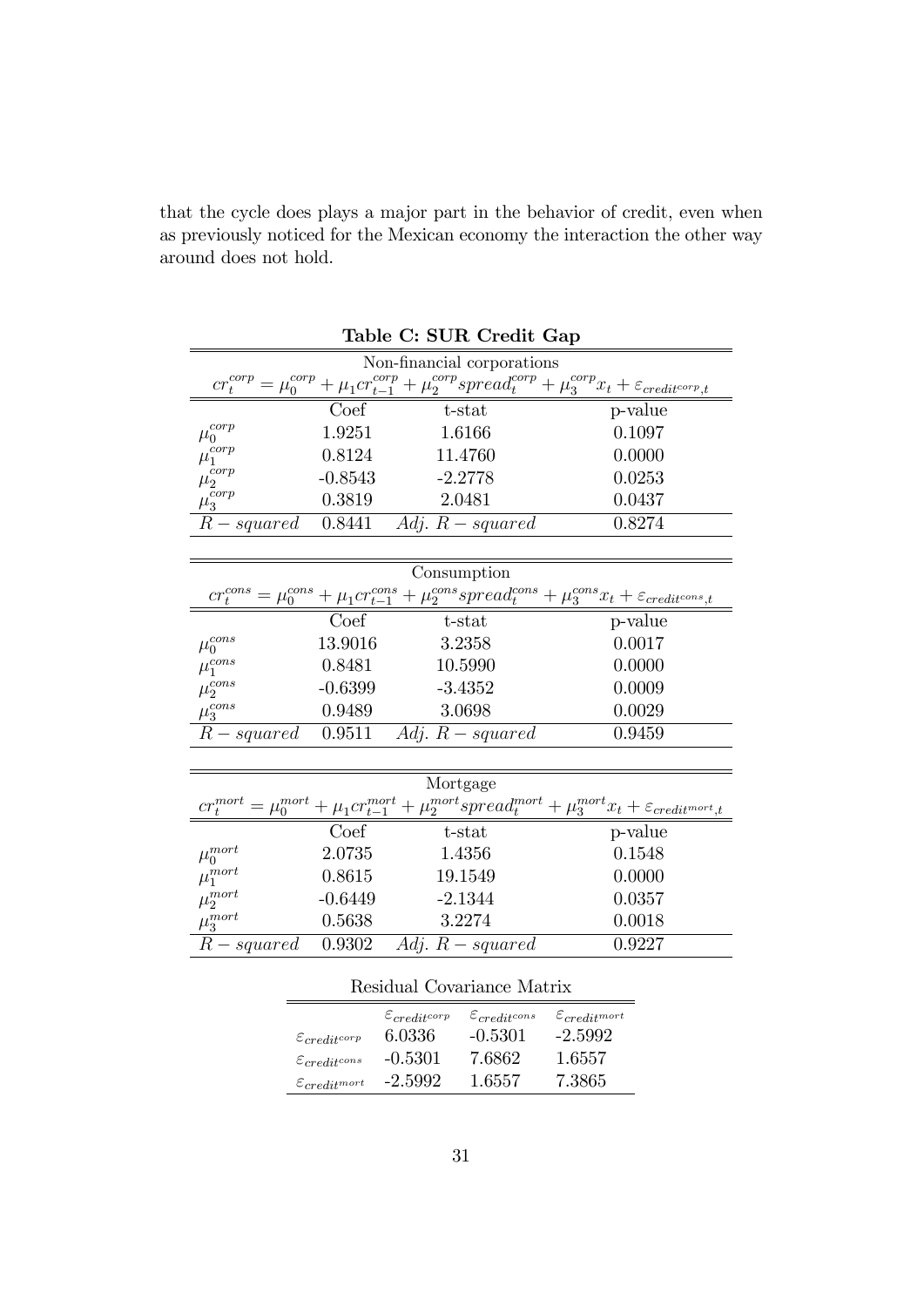| For the specification of the baseline capital adequacy ratio equation, that   |  |
|-------------------------------------------------------------------------------|--|
| is when it is exogenous to the central bank, we estimate equation $(9)$ by an |  |
| OLS regression.                                                               |  |

|            |                 | <b>OLS</b> Capital Adequacy Ratio                             |         |
|------------|-----------------|---------------------------------------------------------------|---------|
|            |                 | $CAR_t = \theta_0 + \theta_1 CAR_{t-1} + \varepsilon_{CAR,t}$ |         |
|            | $Coef$ $t-stat$ |                                                               | p-value |
| $\theta_0$ |                 | 1.7193 0.9493                                                 | 0.3498  |
| $\theta_1$ |                 | 0.8952 7.6705                                                 | 0.0000  |
|            |                 | $R-squared$ 0.6549 $Adj.R-squared$ 0.6438                     |         |

Finally, in order to calibrate the parameter  $b_6$  from equation [\(2\)](#page-8-2), we matched the response of the output gap to a one percent increase in the capital adequacy ratio so as to lie within the lowest decile of the distribution across models of the [Macroeconomic-Assessment-Group](#page-27-12) [\(2010b\)](#page-27-12). We do this for the eight year implementation period and the resulting estimated parameter is  $b_6 = 0.1367^{40}$  $b_6 = 0.1367^{40}$  $b_6 = 0.1367^{40}$  Although admittedly arbitrary, we believe that such a choice is reasonable due to the lack of development of the Mexican financial system as compared to other economies that were also studied.

## B Optimal Rules à la Söderlind

In this section we calculate optimal rules following [Soderlind](#page-28-1) [\(1999\)](#page-28-1). This methodology has the advantage that one does not need to specify the form of the optimal instrument(s). Indeed, the optimal instrument(s) is a function of all the variables of the state-vector of the model.

We calculate optimal rules for two cases: $^{41}$  $^{41}$  $^{41}$  1) the only instrument is the interest rate, and 2) both, the interest rate and the capital adequacy ratio are instruments. We specify the loss function as in expression [\(13\)](#page-16-4) and calibrated the parameter  $\phi$ , which penalizes changes in the capital adequacy ratio to 12.5. This was in order to closely match the variance of the capital adequacy ratio observed in the data to that generated by the model for the case when the authority has two instruments available and they are a function of the state space vector of the model.<sup>[42](#page-33-2)</sup>

Table D shows the results. Notice that two instruments perform better than a single one. Most of the gains are attained through a reduction in the inflation gap rather than the output gap.

<span id="page-33-0"></span><sup>&</sup>lt;sup>40</sup>The calibration based on the four year implementation period delivers similar results.

<span id="page-33-1"></span><sup>&</sup>lt;sup>41</sup>The optimization was done using the discretion routine using a discount factor of 0.99.

<span id="page-33-2"></span><sup>42</sup>Notice that this variance is equal to 1.02.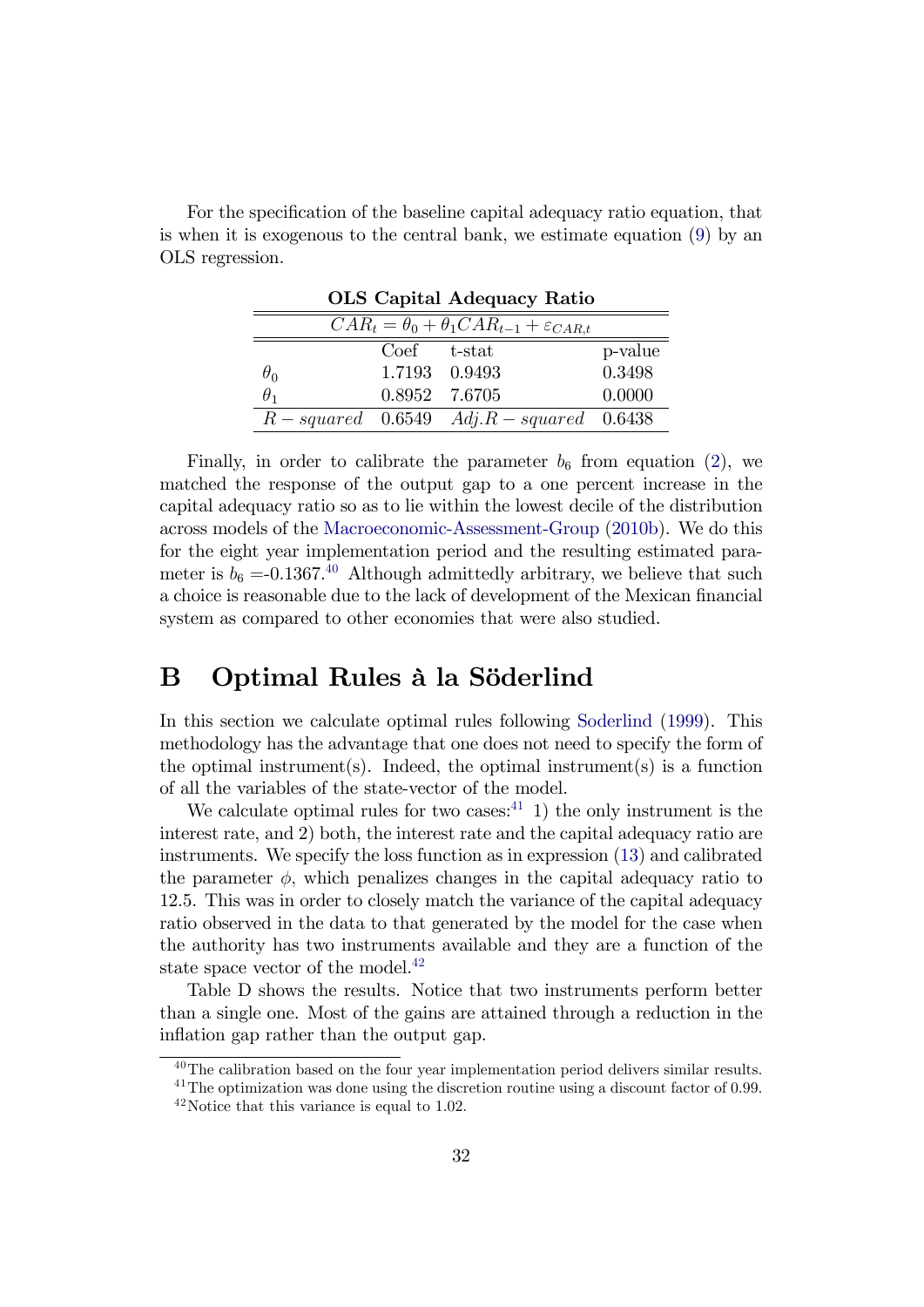|                                                                                              |                  | Table D. Evaluation of Loss Functions and Variances under Different Rules <sup>1</sup> |
|----------------------------------------------------------------------------------------------|------------------|----------------------------------------------------------------------------------------|
|                                                                                              | Optimal Interest | Optimal Interest Rate                                                                  |
|                                                                                              | Rate Rule        | and CAR rule                                                                           |
| Loss function                                                                                | 13.1318          | 7.7820                                                                                 |
| Variance of output gap                                                                       | 2.1552           | 2.1499                                                                                 |
| Variance of inflation gap                                                                    | 4.6567           | 4.2579                                                                                 |
| Variance of Real FX change                                                                   | 0.0211           | 0.0207                                                                                 |
| Variance of interest rate                                                                    | 8.9300           | 9.3438                                                                                 |
| Variance of lending spreads                                                                  | 4.5199           | 3.4502                                                                                 |
| Var of delinquency indexes                                                                   | 0.6553           | 0.6529                                                                                 |
| Variance of credit gap                                                                       | 82.3046          | 73.0740                                                                                |
| Var of capital adequacy ratio                                                                | 1.8669           | 1.0432                                                                                 |
|                                                                                              |                  |                                                                                        |
| <sup>1</sup> Simulation was realized by applying the same random shock scenario to all rules |                  |                                                                                        |
| for a forecast of 1,000 periods. The number of repetitions was set at $3,000$ ;              |                  |                                                                                        |

reported Ögures are the average across repetitions.

reported figures are the average across repetitions.

| monno Trantin<br>$\frac{5}{3}$                                                                                                                   |  |
|--------------------------------------------------------------------------------------------------------------------------------------------------|--|
|                                                                                                                                                  |  |
|                                                                                                                                                  |  |
|                                                                                                                                                  |  |
|                                                                                                                                                  |  |
|                                                                                                                                                  |  |
| lable D. Evaluation of Loss Functions and Variances under Differen<br>$\overline{L}$ $\overline{L}$ $\overline{L}$ $\overline{L}$ $\overline{L}$ |  |
|                                                                                                                                                  |  |
|                                                                                                                                                  |  |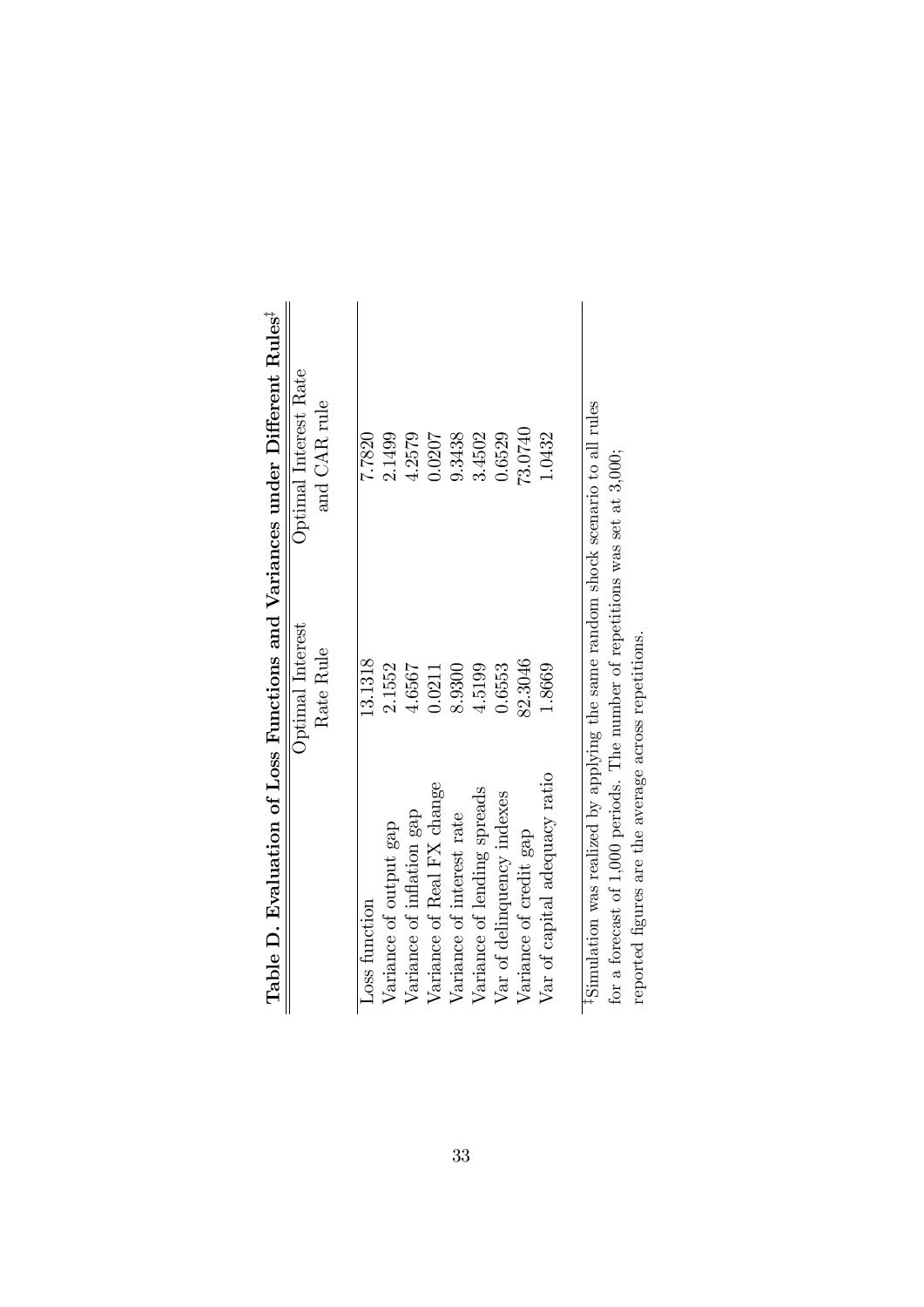# C A Sketch of the Core Model

In this appendix we replicate the functional forms of [Sidaoui and Ramos-](#page-27-9)[Francia](#page-27-9) [\(2008\)](#page-27-9).

$$
\pi_t^c = a_1 \pi_{t-1}^c + a_2 E_t[\pi_{t+1}^c] + a_3 x_t + a_4 (\Delta e_t + \pi_t^{us}) + \varepsilon_{\pi^c, t}
$$
  

$$
x_t = b_1 x_{t-1} + b_2 E_t[x_{t+1}] + b_3 r_{t-1} + b_4 x_t^{us} + b_5 \ln(r e_t) + \varepsilon_{x,t}
$$
  

$$
r e_t = c_0 r e_t - t_1 + c_1 (E_t[r e_t] + (r_t^{us} - r_t)) + e_{r e_t}
$$
  

$$
\pi_t = \omega_c \pi_t^c + \omega_{nc} \pi_t^{nc}
$$

where  $\pi_t^c$  is the core inflation,  $x_t$  is the output gap,  $e_t$  is the nominal exchange rate,  $\pi_t^{us}$  is the headline inflation in the the United States,  $r_t$  is the real interest rate rate,  $x_t^{us}$  is the output gap the the United States,  $rer_t$  is the real exchange rate,  $r_t^{us}$  is the real interest rate in the United States and  $\pi_t^{nc}$  is the non-core inflation. Finally, the model is closed with a Taylor rule as in expression [\(1\)](#page-7-1).

# D Additional Results

In this appendix we show similar information as in Table 3 for the case in which we only allow for shocks on core model variables.